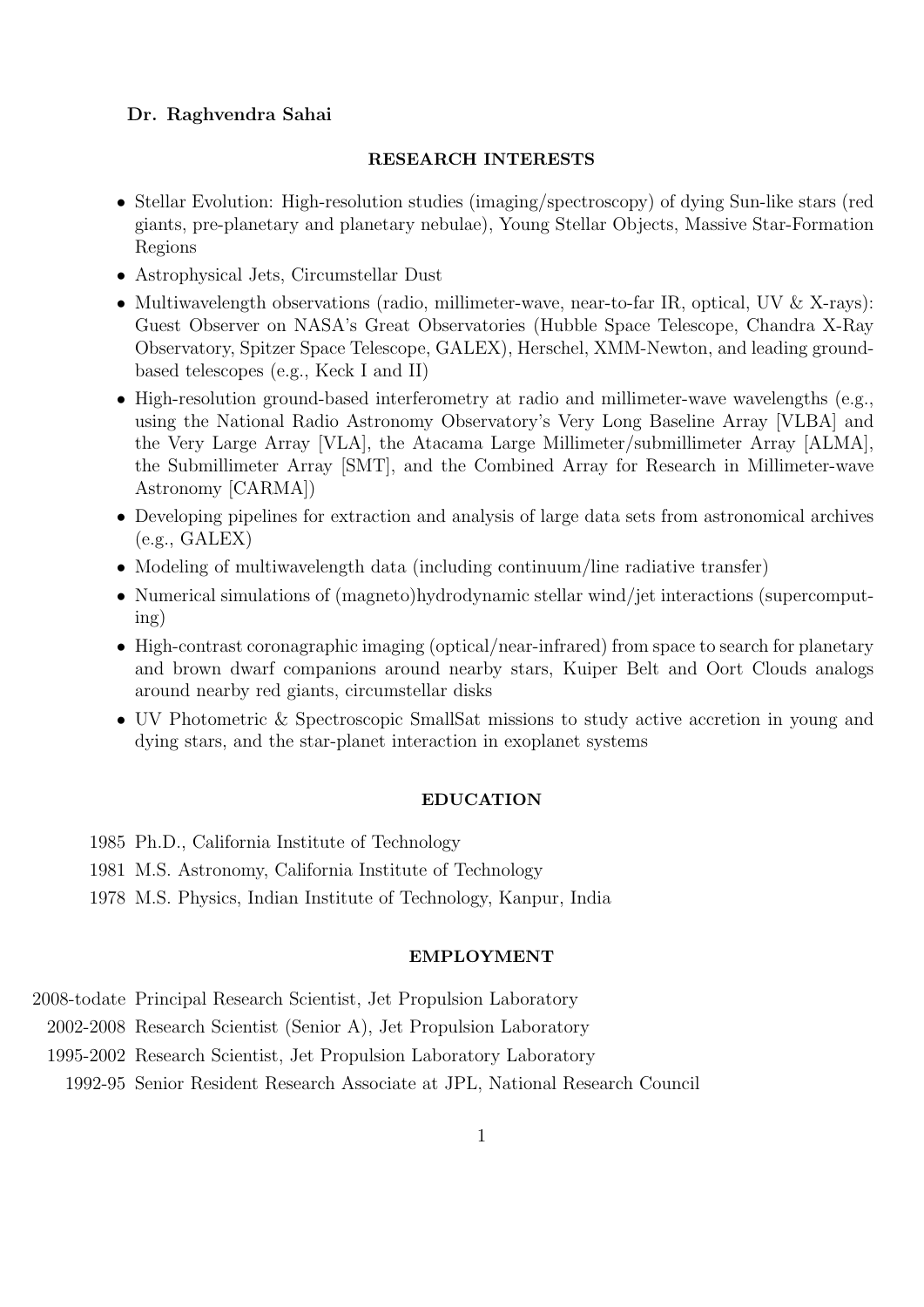- 1990-92 Docent, University of Gothenburg, Sweden
- 1986-90 Post-doctoral Research Associate, University of Gothenburg, Sweden
- 1985-86 Post-doctoral Research Associate, University of Texas, Austin
- 1984-85 Robert A. Welch Foundation Fellow, University of Texas, Austin

### SERVICE AND PROFESSIONAL EXPERIENCE

- 2022 Hubble Space Telescope Proposal Review Panel Cycle 30, Space Telescope Science Institute
- 2021 JWST Cycle 1 Review Panel, Space Telescope Science Institute
- 2021 MIDEX Concept MAGIC Science Review, JPL
- 2021-2022 ALMA Cycle 8 Suppl., Cycles 9,10 Distributed Proposal Review, Joint ALMA Observatory 2018 2018 Hubble Mid-Cycle Review Panel, Space Telescope Science Institute
	- 2018 ALMA Cycle 6 Proposal Review Committee, Joint ALMA Observatory
	- 2017 ALMA Cycle 5 Proposal Review Committee, Joint ALMA Observatory
	- 2017 Hubble Fellow Selection Committee, Space Telescope Science Institute
	- 2017 Hubble Mid-Cycle Review Panel, Space Telescope Science Institute
	- 2017 Chalmers (Technical University) Academy Fellows Application Review, Knut & Alice Wallenberg Foundation's (KAW), Sweden
	- 2016 ULTRASAT STMC review, Design Session for UltraSat Instrument STMC 2016-11
	- 2016 Design Session for Sona Palomar Instrument 2016-07
	- 2016 Cycle 24 Hubble Space Telescope Mid-Cycle Proposals Review
	- 2016 SOFIA Time Allocation Committee
	- 2016 ALMA Cycle 4 Proposal Review Committee, Joint ALMA Observatory
- 1985-todate Frequent Referee for papers submitted to Astrophysical Journal, Astronomical Journal, Astronomy and Astrophysics & Monthly Notices of the Royal Astronomical Society
	- 2015 Hubble Space Telescope Proposal Review Panel Cycle 23
	- 2015 Chandra Peer Proposal Review Panel Cycle 17
	- 2012-2013 Member, Scientific Organizing Committee, International Conference on "Asymmetric Planetary Nebulae VI"
		- 2012 Hubble Space Telescope Proposal Review Panel Cycle 20
		- 2011 NASA Astrophysics Data Analysis Program [ADAP] Review
	- 2010,2011 Herschel Observing Time Allocation Committee
		- 2005-08 JPL Group Supervisor Alternate, group 3262 "Origins of Stars and Planets"
		- 2008-09 Panel Member, National Optical Astronomy Observatory (NOAO), Telescope Allocation Committee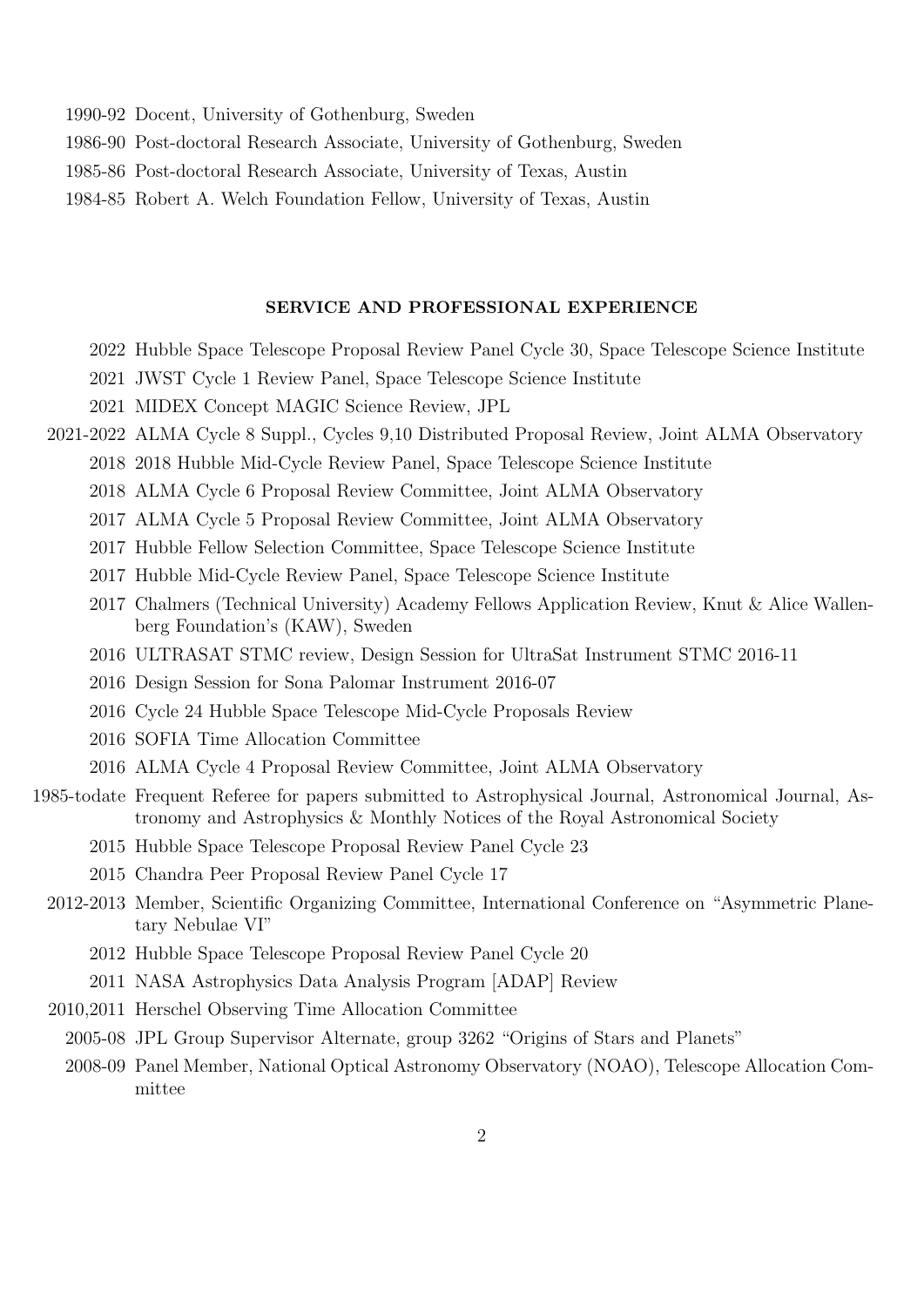2006-2007 Member, Scientific Organizing Committee, International Conference on "Asymmetric Planetary Nebulae IV"

- 2006 Hubble Space Telescope Proposal Review Panel Cycle 15
- 2005 Spitzer Space Telescope Proposal Review Panel Cycle 2
- 2005 JPL Research and Technology Development Proposal Review
- 2003,2004 Research Project Review for FAPESP (Sao Paulo State Funding Agency), Brazil
- 2002-2005 JPL Promotion Advisory Board Reviews
- 2002-2003 Associate Member, Scientific Organizing Committee, International Conference on "Asymmetric Planetary Nebulae III"
- 2002-2003 NHST/SUVO Science Working Group 2001 Hubble Space Telescope Proposal Review Panel Cycle 10
- 1997-todate Member, Science Team, ECLIPSE Proposal (MIDEX, DISCOVERY) 1996 Member, Science Team for CODEX/HST Instrument Proposal
	- 1995-99 Associate Member, Science Team, Hubble Space Telescope Wide Field & Planetary Camera 2
	- 1991,1992 Expert Member, Ph.D. dissertation committees, Chalmers University of Technology, Gothenburg, Sweden

#### AWARDS

(the competitively-garnered funding listed below exceeds an average of  $$400,000$  per year)

- 1. Co-I on NASA Minority University Research and Education Project Award (2015-20) to Cal State University (CSU), Los Angeles
- 2. 3 PI JPL Research & Technology Development Awards (2013,2014,2017)
- 3. 4 PI and 2 co-I XMM-Newton (ESA/NASA) GO program awards (2007-2017)
- 4. 30 PI and 9 co-I NASA Hubble Space Telescope GO program awards (1998-2021)
- 5. 1 co-I & US PI JWST Cycle 1 award (2021)
- 6. 2 co-I JWST Cycle 1 awards (2021)
- 7. 4 PI and 1 co-I SOFIA GO program awards (2011-2017)
- 8. 9 PI and 2 co-I NASA Chandra X-Ray Observatory GO program awards (2001-2015)
- 9. 3 PI and 1 co-I ESA/NASA Herschel Space Observatory GO program awards (2010-2012)
- 10. 3 PI and 5 co-I NASA Spitzer Space Telescope GO program awards (2004-2006)
- 11. 2 PI NASA Long Term Space Astrophysics 5-yr awards (1998-2003, 2005-2010)
- 12. 2 PI NASA GALEX GO program awards (2004, 2008)
- 13. 5 PI NASA Astrophysics Data Program 3-yr awards (2004-2007, 2010-2014, 2013-2016, 2017- 2021)
- 14. 6 co-I NASA Astrophysics Data Program 3-yr award (2021)

### FUNDED PROPOSALS (last 4 years)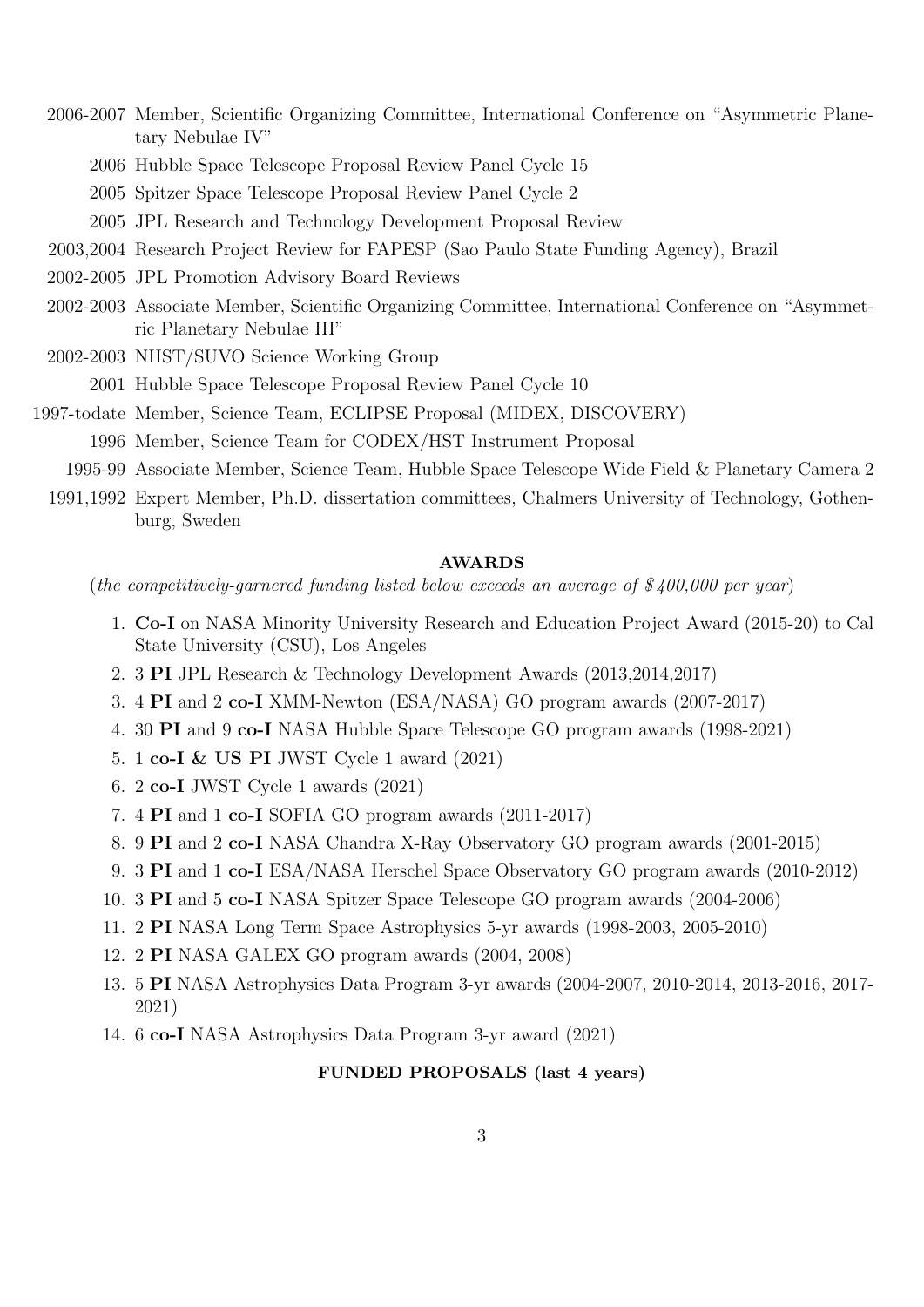- 1. (PI: NASA ADAP, 2021) Searching for Bloated Stars: A Study of the Early Evolution of Massive Stars
- 2. (co-PI & JPL-PI: NASA ADAP, 2021) Mass-loss rates in Galactic AGB stellar populations
- 3. (PI: NASA ADAP, 2017) An X-Ray and UV Study of a New Class of AGB stars with Actively-Accreting Binary Companions: fuvAGB Stars
- 4. (PI: NASA ADAP, 2017) Star-Formation in Free-Floating Evaporating Gaseous Globules
- 5. (PI: HST/ GO 16232) Investigating The Interstellar Bullet Engine IRAS05506+2414
- 6. (PI: HST/ GO 15892) Probing the Jet at the Heart of the Coldest Object in the Universe
- 7. (PI: HST/ GO 15209) High-Speed Bullet Ejections during the AGB to Planetary Nebula Transition: A Study of the Carbon Star V Hydrae
- 8. (PI: HST/ GO 15208) Star-Formation in Free-Floating Evaporating Gaseous Globules
- 9. (PI: SOFIA/ 06 0049) Probing the Mass-Ejection Process Leading to the Formation of Young Planetary Nebulae
- 10. (PI: XMM-Newton 80247) Identifying the Elusive Companions in AGB Binaries with Active Accretion
- 11. (PI: SOFIA/ 05 2016) Shocked and Scorched: A GREAT Investigation of [CII] and [OI] emission from free-floating Evaporating Gas Globules in Massive Star Formation Regions
- 12. (PI: HST/ GO 14713) Binarity and Accretion Activity in AGB Stars with Variable UV and X-Ray Emission
- 13. (PI: HST/ GO 14712) HST-COS Ultraviolet Spectroscopy of B[e] Supergiant Stars in the Magellanic Clouds
- 14. (co-I: HST/ GO 14563) Accretion to Outflow in Evolved Star Binaries: Disks in AGB, PPN and PN

### HONORS

- 1. NASA Exceptional Public Service Medal 2018
- 2. 2007 West Coast Alumni Leadership Award, Indian Institute of Technology, Kanpur
- 3. 1978 President's Gold Medal, Best Outgoing Undergraduate Student, Indian Institute of Technology, Kanpur, India

## MENTORING & SUPERVISION

- 10/21-todate Jessica Jelke (U. Washington, Seattle, WA), MSP program
- 01/22-04/22 Kaitlyn Shavelle (Columbia U., New York, NY), MSP program
- 06/21-12/21 Miranda Chang (UCLA, Los Angeles, CA), MSP Program
- 09/20-01/21 Cynthia Ibrahim (San Diego State University, San Diego, CA), MSP program
- 06/20-12/20 Amelia Whitworth (California Istitute of Technology, Pasadena, CA), Caltech SURF & MSP program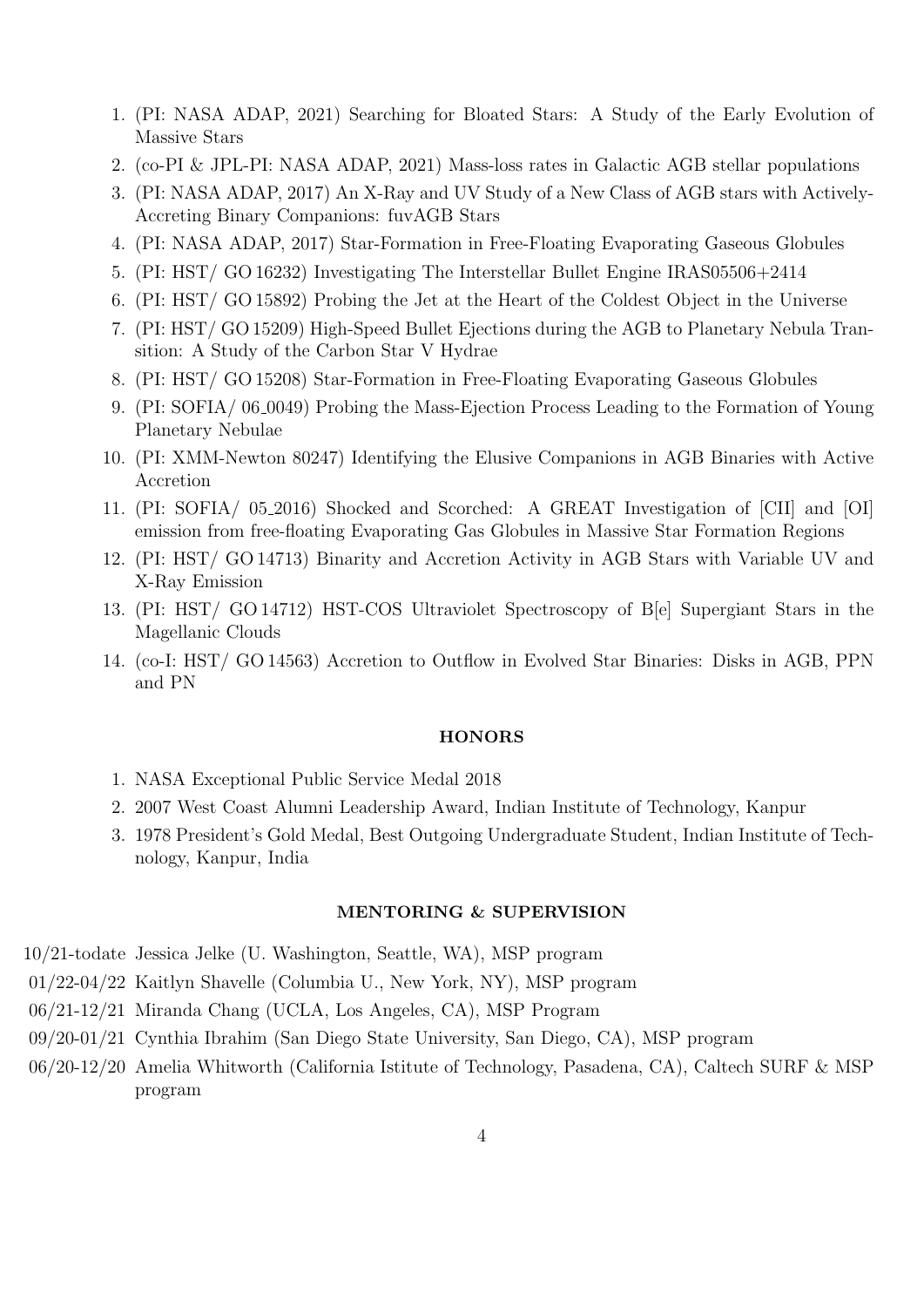- 06/20-09/20 Antonio Caceres (California Istitute of Technology, Pasadena, CA), Caltech SURF
- 06/20-03/21 Rabia Husain (U. Texas, Austin, TX), MSP program
- 01/18-05/18 Cristilyn Cortez (Cal State University, San Bernardino, CA), MSP program
- 09/17-12/17 Alec Mangan (Iowa State University, Ames, IA), NASA UI program
- 01/17-06/17 Samantha Scibelli (Stony Brook University, NY), NASA UI program
- 06/16-08/16 Daniel McAndrew, Caltech, Caltech SURF program
- 05/16-08/16 Jonathan Barnes, Cal State University (CSU), Los Angeles, MUREP/MIRO program
- 02/16-06/15 Cristilyn Cortez (Cal State University, San Bernardino), SIRI program
- 08/15-12/15 Samantha Scibelli (Stony Brook University, NY), NASA UI program
- 02/15-08/15 Ryan McPeters (College of the Canyons, CA), SIRI and JPL Summer Internship program
- 06/15-08/15 Kelechi Ikegwu (North Carolina A & T State University), NASA MUREP program
- 01/15-06/15 Benjamin Stenger (Cal State University Fullerton, CA), Minority Scholar Programs in STEM
- 06/09-08/15 Elizabeth Toller (MIT, MA), Minority Scholar Programs in STEM
- 01/14-05/14 Galen Mack-Crane (Occidental College, Eagle Rock, CA), SIRI program
- 06/13-08/13 Matthew Young (CSU, Los Angeles), California-Arizona Minority Partnership for Astronomy Research and Education (CAMPARE)
- 01/13-05/13 Skyler Saleebyan (Glendale Community College, Glendale, CA), SIRI program
- 01/13-05/13 Stoyan Ivanova (Georgia Tech., GA), NASA/USRP Internship program
- 09/12-12/12 Alyx Stevens (U. Texas, Austin, TX), NASA/USRP Internship program
- 06/12-07/12 Jennifer Deeb (Bear Creek High School, Lakewood, CO), Cal State University Summer Teacher and Researchers Program
- 01/12-04/13 Jorge Munoz (Occidental College, Los Angeles, CA), SIRI & Caltech SURF program
- 09/11-04/14 Alexandra Gruson (Santa Monica Community College, Santa Monica, CA), SIRI program & JPL Research Apprentice program
- 09/11-12/11 Abigail Azari (Smith College, Northampton, MA), NASA/USRP Internship program
- 01/11-05/11 Adam Blake (Embry-Riddle Aeronautical University, Daytona Beach, FL), NASA/USRP Internship program
- 01/11-05/11 Nick Stantzos (Northern Arizona University, Flagstaff, AZ), NASA/USRP Internship program
- 08/09-11/09 Charlotte Blumenfeld (Columbia University, NY), USRP Internship program
- 06/09-09/09 Chris Chronopoulos (MIT, MA), Space Grant Student
- 06/09-09/09 Anna Rosen (University of California, Berkeley, CA), Minority Initiatives Internship Summer Student
- 01/09-05/09 John Caleb Wherry (Austin Peay State University, Clarksville, TN), NASA/USRP Internship program
- 09/08-12/08 Rachael Ainsworth (U. Tennessee, Knoxville, TN), NASA/USRP Internship program
- 02/07-08/07 Gregory Villar (CSU, Pomona), Minority Initiatives Internship Summer Student (2008)
- 02/07-08/07 Mark Rubin (CSU, Northridge, CA), Academic Part Time, (2007)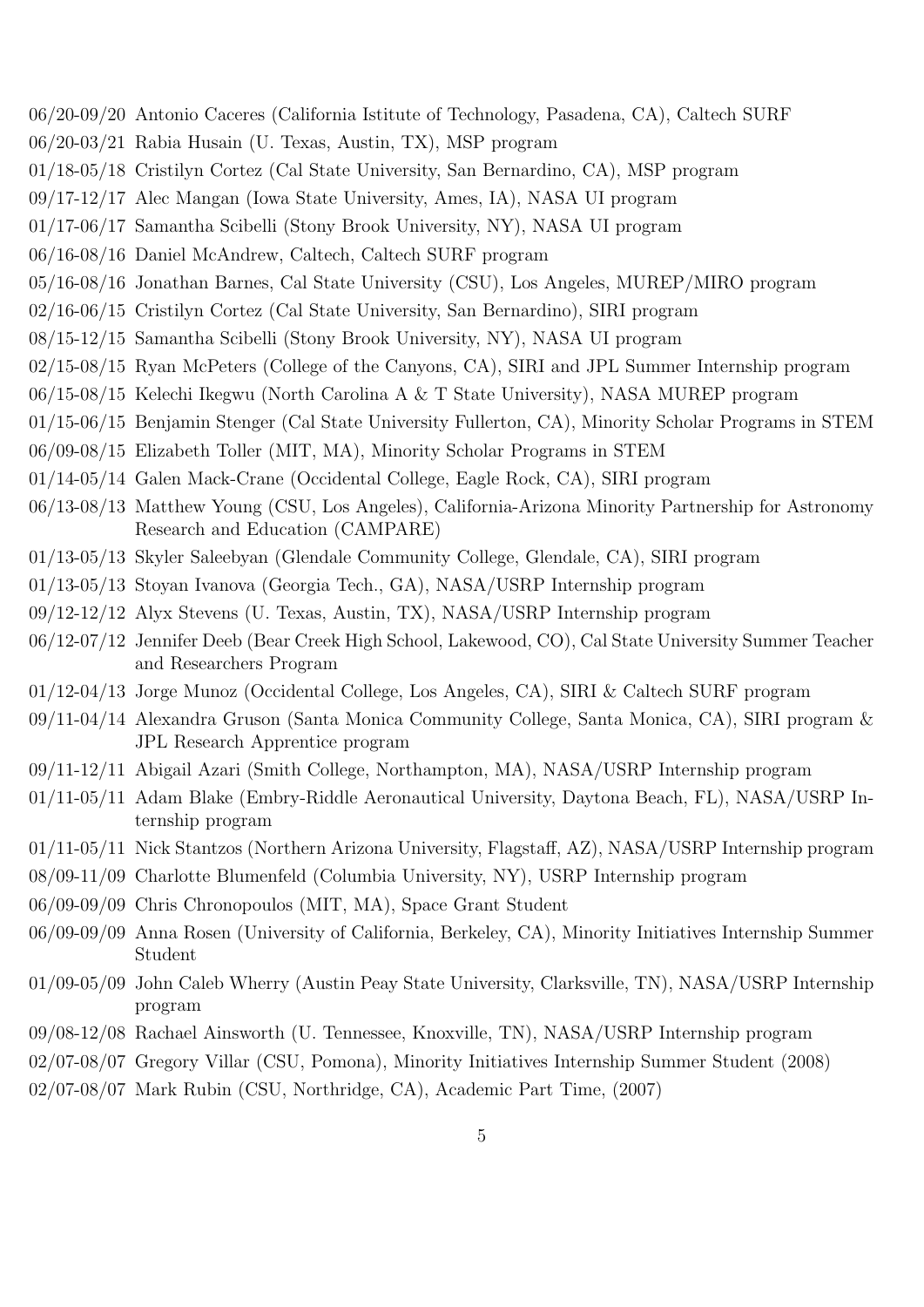02/07-08/07 Mark Rubin, Academic Part Time

2005-07 Dr. M. Stute, Caltech Postdoctoral Scholar at JPL

- 06/06-08/06 Krzysztof Findeisen (Cornell University, Ithaca, NY), Caltech Summer Research Undergraduate Fellow at JPL
	- 2001-03 Dr. C-F. Lee, Postdoctoral Scholar, National Research Council (NRC)
	- 2000-02 Dr. C. S´anchez Contreras, Caltech Postdoctoral Scholar at JPL
		- 1999 D. Ionita-Ariton (Caltech, CA), Caltech Summer Research Undergraduate Fellow at JPL
	- 1997-99 Dr. A. Dayal, Caltech Postdoctoral Scholar at JPL
		- 1995 B. E. Sugerman, Honors Thesis "Models of Kinematic Structure in the Circumstellar Outflows of the AGB Carbon Stars V Hydra Using High-Resolution Spectroscopy of the  $4.6 \mu m$  CO Lines", Occidental College
		- 1994 B. E. Sugerman (Occidental College, Eagle Rock, CA), Caltech Summer Research Undergraduate Fellow at JPL
		- 1992 F. Larsson, Senior Undergraduate Research thesis "Time-variability in the rare  $^{29}SiO(v=0,J=2-$ 1) maser in NML Tau, other Miras and Orion-KL", University of Gothenburg, Sweden
	- 1991-92 A. Nummelin, Senior Undergraduate Research thesis "Mass Loss from AGB Stars The Circumstellar Envelope of the Carbon Star V Cygni", Chalmers University of Technology, Sweden

# TEACHING EXPERIENCE

- 1990-1992 Advanced Undergraduate Course in "Astronomical Techniques", Chalmers University of Technology and University of Gothenburg, Sweden
- 1988-1992 Advanced Undergraduate Course in "Stars and Stellar Atmospheres", Chalmers University of Technology and University of Gothenburg, Sweden

#### PROFESSIONAL SOCIETIES

- 1 American Astronomical Society
- 2 International Astronomical Union
- 3 European Astronomical Society (founding member)

# PUBLIC OUTREACH

- 2004-2005 Lecturer at "SPECTRA" Summer Workshops for Physics High-School Teachers at University of La Verne, La Verne, CA 91750
- 1999-2003 Public Talks, e.g. "A Window to the Beginning of Time The Hubble Space Telescope", 11/20/03 at Explorers Club
	- 1995-98 JPL Annual Open House Wide Field Planetary Camera 2 Booth

## PEER-REVIEWED PUBLICATIONS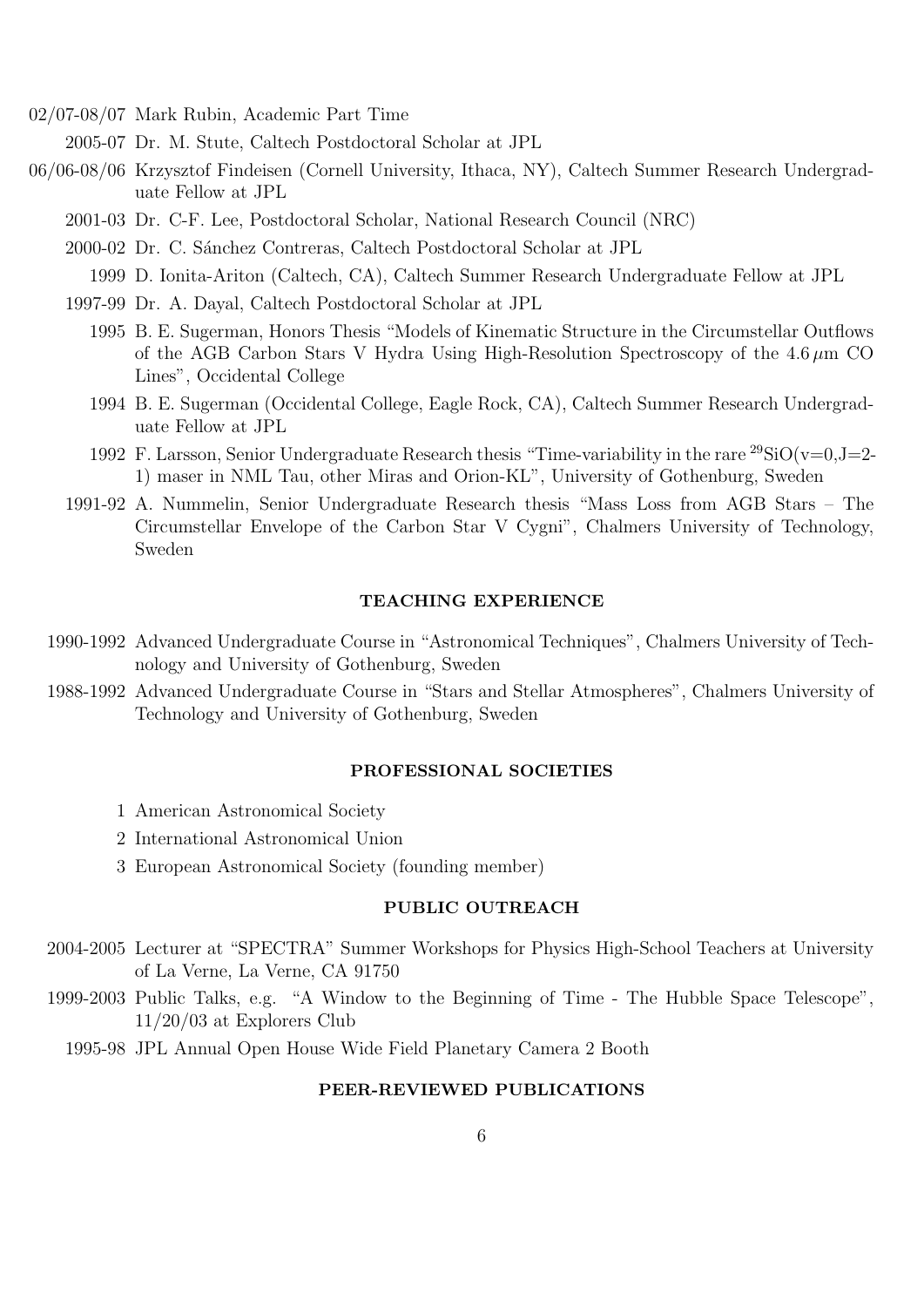- 1. "CN abundance variations in the shell of IRC +10216", Wootten, A., Lichten, S. M., Sahai, R., & Wannier, P. G. 1982, ApJ, 257, 151
- 2. "SiS in circumstellar shells" Sahai, R., Wootten, A., & Clegg, R. E. S. 1984, ApJ, 284, 144
- 3. "CO 4.6 micron emission lines from the IRC +10216 inner envelope", Sahai, R. & Wannier, P. G. 1985, ApJ, 299, 424
- 4. "Mass loss from giant and supergiant stars", Wannier, P. G., & Sahai, R. 1986, ApJ, 311, 335
- 5. "A hot, low mass-loss rate inner envelope in IRC + 10216", Sahai, R. 1987, ApJ, 318, 809
- 6. "Abundances in red giant stars Carbon and oxygen isotopes in carbon-rich molecular envelopes", Wannier, P. G., & Sahai, R. 1987, ApJ, 319, 367
- 7. "Discovery of very high velocity outflow in V Hydra Wind from an accretion disk in a binary?" Sahai, R. & Wannier, P. G. 1988, A&A, 201, L9
- 8. "The centimeter radio continuum from IRC+10216 and other late-type stars with mass-loss envelopes", Sahai, R., Claussen, M. J., & Masson, C. R. 1989, A&A, 220, 92
- 9. "SiO and CO emission from carbon stars with silicate features and southern IRAS sources", Deguchi, S., Nakada, Y., & Sahai, R. 1990, A&A, 230, 339
- 10. "Mass loss from red giant stars. II Carbon stars", Wannier, P. G., Sahai, R., Andersson, B.-G., & Johnson, H. R. 1990, ApJ, 358, 251
- 11. "CO in the bipolar planetary nebula NGC 3132", Sahai, R., Wootten, A., Clegg, R. E. S. 1990, A&A 234, L1
- 12. "A new self-consistent model of circumstellar CO emission for deriving mass-loss rates in red giants. I - The carbon-rich star U Camelopardalis", Sahai, R. 1990, ApJ, 362, 652
- 13. "The bipolar planetary nebula IC 4406 CO, optical and dust emission", Sahai, R., Wootten, A., Schwarz, H. E., & Clegg, R. E. S. 1991, A&A, 251, 560
- 14. "Discovery of a Fast Bipolar Mass-Outflow from the Prototype S-star  $\pi^1$  Gru", Sahai, R., 1992, A&A, 253, L33
- 15. "A survey of circumstellar CO emission from a sample of IRAS point sources", Nyman, L.-A., Booth, R.S., Carlstrom, U., Habing, H.J., Heske, A., Sahai, R., Stark, R., van der Veen, W.E.C.J. & Winnberg, A. 1992, A&A Suppl.Ser., 93, 121
- 16. "SEST CO observations of galaxies in the Grus Quartet NGC 7582 and NGC 7552", Claussen, M. J., & Sahai, R. 1992, AJ, 103, 1134
- 17. "SO and SO<sub>2</sub> in Mass-Loss Envelopes of Red Giants Probes of Non-Equilibrium Circumstellar Chemistry and Mass-Loss Rates", Sahai, R. and Wannier, P.G. 1992, Ap.J., 394, 320
- 18. "Interferometric Observations of Non-Maser SiO Emission from Circumstellar Envelopes of AGB Stars: Acceleration Regions and SiO Depletion", Sahai, R. and Bieging, J.H. 1993, AJ, 105, 595
- 19. "A search for SiO, OH, CO and HCN radio emission from silicate-carbon stars", Little-Marenin, I. R., Sahai, R., Wannier, P. G., Benson, P. J., Gaylard, M., & Omont, A. 1994, A&A, 281, 451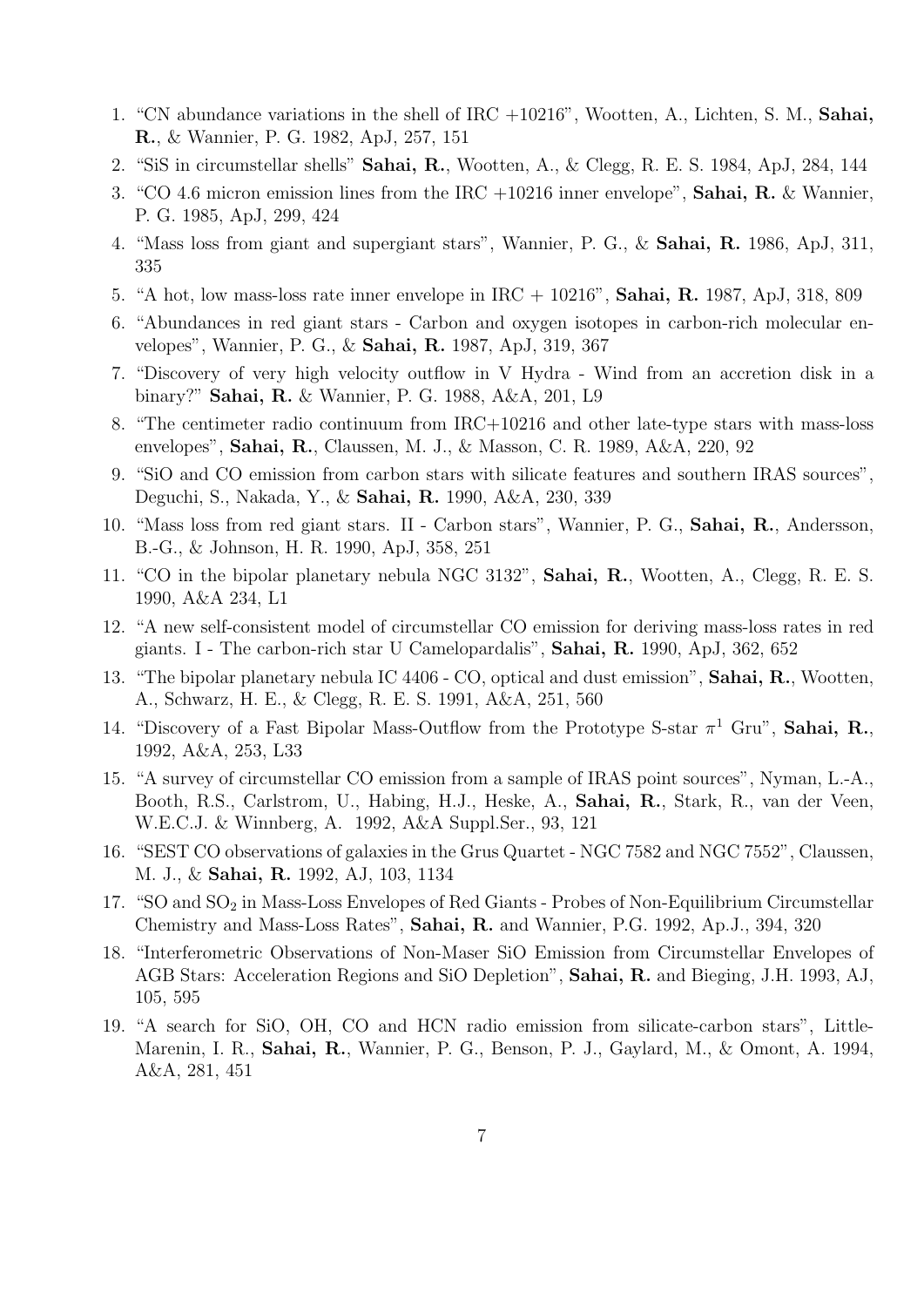- 20. "A systematic study of IRAS selected proto-planetary nebula candidates. II. OH and CO observations", 1994, Hu, J. Y., Te Lintel Hekkert, P., Slijkhuis, F., Baas, F., Sahai, R., & Wood, P. R. 1994, A&A Suppl. Ser., 103, 301
- 21. "Multiple Outflows in the Bipolar Planetary Nebula M1-16: A Molecular Line Study", Sahai, R., Wootten, A., Schwarz, H.E., Wild, W. 1994, ApJ, 428, 237
- 22. "Circumstellar CO emission in S Stars. I. Mass-loss with little or no dust", Sahai, R. and Liechti, S. 1995, A&A, 293, 198
- 23. "Hubble Space Telescope Observations of the SN 1987A Triple Ring Nebula" Burrows, C. J., Krist, J., Hester, J.J., Sahai, R. et al. 1995, ApJ, 452, 680
- 24. "The Boomerang Nebula: The Coldest Region of the Universe?" **Sahai, R.**, Nyman, L-A. 1997, ApJ, 487, L155
- 25. "The shock structure in the protoplanetary nebula M1-92: imaging of atomic and  $H_2$  line emission", Bujarrabal, V., Alcolea, J., Sahai, R., Zamorano, J., Zijlstra, A. A. 1998, A&A, 331, 361
- 26. "Imaging of the Egg Nebula (CRL 2688) with WFPC2/HST: A History of AGB/Post–AGB Mass Loss", Sahai, R., Trauger, J.T., Watson, A.M., Stapelfeldt, K.R. et al. 1998, ApJ, 493, 301
- 27. "The Structure of the Prototype Bipolar Protoplanetary Nebula CRL 2688 (Egg Nebula): Broadband, Polarimetric, and H<sub>2</sub> Line Imaging with NICMOS on the Hubble Space Telescope", Sahai, R., Hines, D. C., Kastner, J. H., Weintraub, D. A., Trauger, J. T., Rieke, M. J., Thompson, R. I., Schneider, G. 1998, ApJ, 492, L163
- 28. "Multipolar Bubbles and Jets in Low-Excitation Planetary Nebulae: Toward a New Understanding of the Formation and Shaping of Planetary Nebulae", Sahai, R., Trauger, J. T. 1998, AJ, 116, 1357
- 29. "Saturn's hydrogen aurora: Wide field and planetary camera 2 imaging from the Hubble Space Telescope" Trauger, J.T., Griffiths, R.E., Hester, J.J., Hoessel, J. G., Holtzman, J.A., Krist, J.E., Mould, J.R., Sahai, R., Scowen, P.A., Stapelfeldt, K.R., Watson, A.M., JGR, 103, 20237
- 30. "Discovery of a Remarkable Point-Symmetric Proto-Planetary Nebula: Hubble Space Telescope Imaging of IRAS 04296+3429", Sahai, R. 1999, ApJ, 524, L125
- 31. "Asteroid Trails in Hubble Space Telescope WFPC2 Images: First Results", Evans R. W., Stapelfeldt K. R., Peters D. P., Trauger J. T., Padgett D. L., Ballester G. E., Burrows C. J., Clarke, J. T., Crisp, D., Gallagher, J. S., Griffiths, R. E., Grillmair, C., Hester, J. J., Hoessel, J. G., Holtzmann, J., Krist, J., McMaster, M., Meadows, V., Mould, J. R., Ostrander, E., Sahai, R., Scowen, P. A., Watson, A. M., Westphal, J., Icarus 131, 261
- 32. "A Highly Collimated Bipolar Outflow in a Proto-planetary Nebula: Hubble Space Telescope Imaging of HEN 401", Sahai, R., Bujarrabal, V., Zijlstra A. 1999, ApJ, 518, L115
- 33. "The "Water-Fountain Nebula" IRAS 16342-3814: Hubble Space Telescope/Very Large Array Study of a Bipolar Protoplanetary Nebula", Sahai, R., Te Lintel Hekkert, P., Morris, M., Zijlstra, A., Likkel, L. 1999, ApJ, 514, L115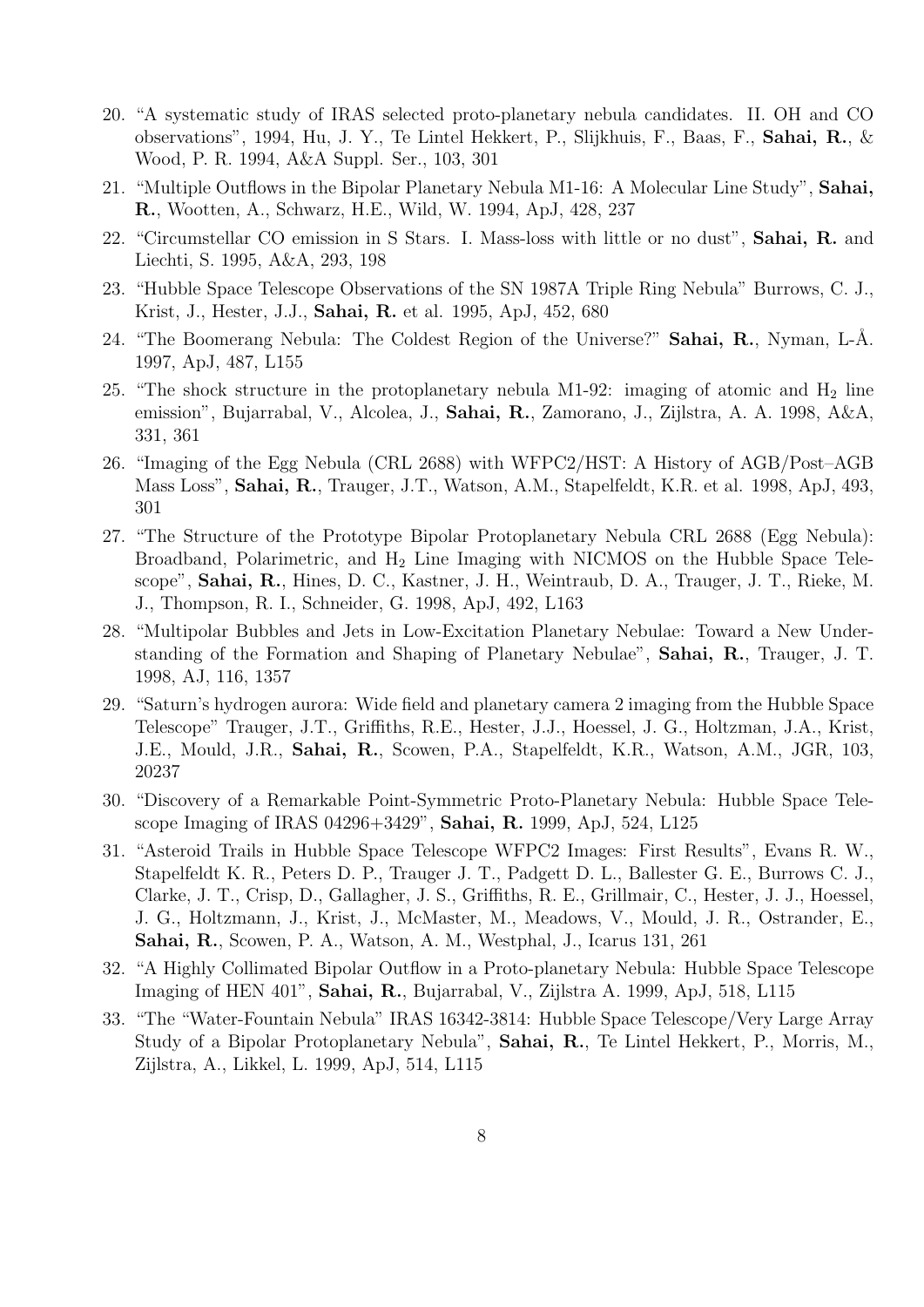- 34. "Unraveling the Structure of Aspherical Proto-Planetary Nebulae. I. Hubble Space Telescope Imaging and Hydroxyl Maser Line Observations of Roberts 22", Sahai, R., Zijlstra, A., Bujarrabal, V., Te Lintel Hekkert, P. 1999, AJ, 117, 1408
- 35. "The Etched Hourglass Nebula MYCN 18. I. HUBBLE SPACE TELESCOPE Observations", Sahai, R., Dayal, A., Watson, A.M., Trauger, J.T., et al. 1999, AJ, 118, 468
- 36. "The Etched Hourglass Nebula MYCN 18. II. A Spatio-kinematic Model", Dayal, A., Sahai, R., Watson, A.M., Trauger, J.T. et al. 2000, AJ, 119, 315
- 37. "Pinpointing the Position of the Post-Asymptotic Giant Branch Star at the Core of RAFGL 2688 Using Polarimetric Imaging with NICMOS", Weintraub, D.A., Kastner, J.H., Hines, D.C., Sahai, R. 2000, ApJ, 531, 401
- 38. "He2-113: A Multipolar Planetary Nebula with Rings around a Cool Wolf-Rayet Star", Sahai, R., Nyman, L-Å., Wootten, A. 2000, ApJ, 543, 880
- 39. "The Starfish Twins: Two Young Planetary Nebulae with Extreme Multipolar Morphology", Sahai, R. 2000, ApJ, 537, L43
- 40. "Discovery of a Symmetrical Highly-Collimated Bipolar Jet in He2-90", Sahai, R., & Nyman, L-Å. 2000, ApJ, 538, L145
- 41. "The structure and momentum of multiple collimated outflows in the protoplanetary nebula Frosty Leo", Sahai, R., Bujarrabal, V., Castro-Carrizo, A., Zijlstra, A. 2000, A&A, 360, L9
- 42. "A 2000 km s<sup>-1</sup> pristine post-AGB wind in the protoplanetary nebula He 3-1475", Sánchez Contreras, C. and Sahai, R. 2001, ApJ, 55, L173
- 43. "Proper Motions in the Knotty, Bipolar Jet in Henize 2-90", Sahai, R., Brillant, S., Livio, M., Grebel, E.K., Brandner, W., Tingay, S. & Nyman, L-Å. 2002, ApJ, 573, L123
- 44. "Physical Structure of the Proto-Planetary Nebula CRL 618. I. Optical Long-Slit Spectroscopy and Imaging", Sánchez Contreras, C., Sahai, R. & Gil de Paz, A.  $2002$ , ApJ, 578, 269
- 45. "HST observations of the protoplanetary nebula OH 231.8+4.2: The structure of the jets and shocks", Bujarrabal, V., Alcolea, J., Sánchez Contreras, C., & Sahai, R. 2002, A&A, 389, 271
- 46. "An Icy, Bipolar Pre-Planetary Nebula with Knotty Jets: IRAS22036+5306", Sahai, R., Zijlstra, A., Sánchez Contreras, C., & Morris, M. 2003, ApJ, 586, L81
- 47. "Shaping Proto-Planetary and Young Planetary Nebulae with Collimated Fast Winds", Lee, C-F. & Sahai, R. 2003, ApJ, 586, 319
- 48. "A collimated, high-speed outflow from the dying star V Hydrae", Sahai, R., Morris, M., Knapp, G. R., Young, K., Barnbaum, C. 2003, Nature, 426, 261
- 49. "X-Ray Emission from the Preplanetary Nebula He3-1475", Sahai, R., Kastner, J.H., Morris, M., Frank, A., Blackman, E.G. 2003, ApJ, 599, L87
- 50. "Magnetohydrodynamic Models of the Knotty, Collimated Jet in He2-90", Lee, C-F. & Sahai, R. 2004, ApJ, 606, 483
- 51. "Physical Structure of the Protoplanetary Nebula CRL 618. II. Interferometric Mapping of Millimeter-Wavelength HCN  $J = 1-0$ , HCO+  $J = 1-0$ , and Continuum Emission", Sánchez Contreras, C. and Sahai, R. 2004, ApJ, 602, 960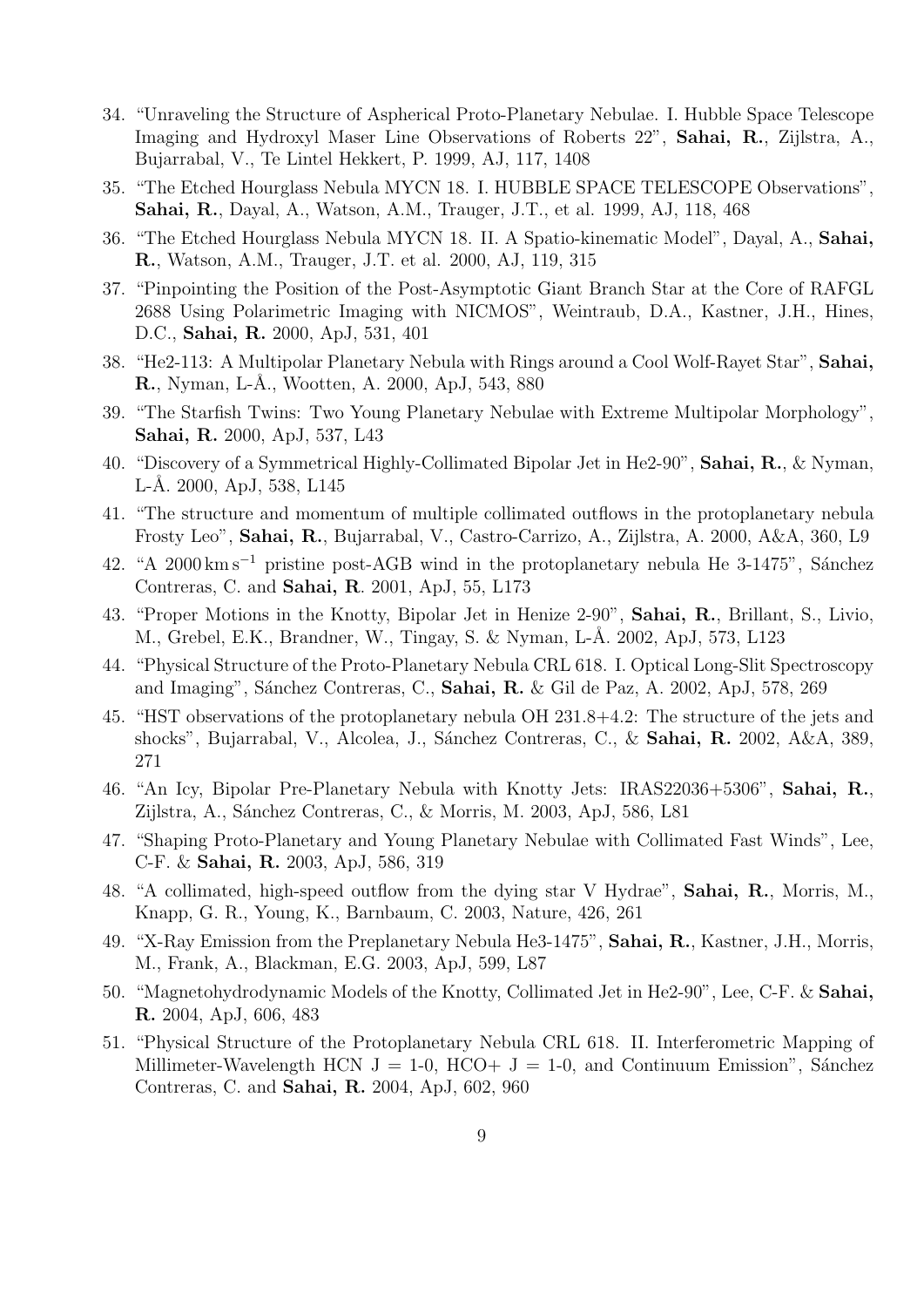- 52. "The Companion to the Central Mira Star of the Protoplanetary Nebula OH 231.8+4.2", Sánchez Contreras, C., Gil de Paz, A., & Sahai, R. 2004, ApJ, 616, 519
- 53. "The kinematics of water masers in the stellar molecular outflow source, IRAS 19134+2131", Imai, H., Morris, M., Sahai, R., Hachisuka, K., Azzollini F., J. R. 2004, A&A, 420, 265
- 54. "Sculpting a Pre-planetary Nebula with a Precessing Jet: IRAS 16342-3814", Sahai, R., Le Mignant, D., Sánchez Contreras, C., Campbell, R. D., Chaffee, F. H. 2005, ApJ, 622, L53.
- 55. "A Starfish Preplanetary Nebula: IRAS 19024+0044", Sahai, R., Sánchez Contreras, C., Morris, M. 2005, ApJ, 620, 948
- 56. "The disrupted molecular envelope of Frosty Leo", Castro-Carrizo, A., Bujarrabal, V., Sánchez Contreras, C., Sahai, R., Alcolea, J. 2005, A&A, 431, 979
- 57. "The dark lane of the planetary nebula NGC 6302", Matsuura, M., Zijlstra, A. A., Molster, F. J., Waters, L. B. F. M., Nomura, H., Sahai, R., & Hoare, M. G. 2005, MNRAS, 359, 383
- 58. "First Evidence of a Precessing Jet Excavating a Protostellar Envelope", Ybarra, J. E., Barsony, M., Haisch, K. E., Jr., Jarrett, T. H., Sahai, R., & Weinberger, A. J. 2006, ApJ, 647, L159
- 59. "Radio continuum monitoring of the extreme carbon star IRC+10216" Menten, K. M., Reid, M. J., Krügel, E., Claussen, M. J., & Sahai, R. 2006, A&A, 453, 301
- 60. "The Dust Envelope of the Pre-Planetary Nebula IRAS 19475+3119", Sarkar, G. & Sahai, R. 2006, ApJ, 644, 1171
- 61. "A Study of H<sup>2</sup> Emission in the Bipolar Proto-Planetary Nebula IRAS 17150-3224", Hrivnak, B.J., Kelly, D.M., Su, K.Y.L., Kwok, S., Sahai, R. 2006, ApJ, 650, 237
- 62. "A Spitzer IRS Spectral Atlas of Luminous 8 micron Sources in the Large Magellanic Cloud", Buchanan, C.L., Kastner, J.H., Forrest, W.J., Hrivnak, B.J., Sahai, R., Egan, M., Frank, A., and Barnbaum, C. 2006, AJ, 132, 1890
- 63. "X-Ray Emission from Planetary Nebulae I. Spherically Symmetric Numerical Simulations", Stute, M. and Sahai, R., 2006, ApJ, 651, 882
- 64. "A Massive Bipolar Outflow and a Dusty Torus with Large Grains in the Pre-Planetary Nebula IRAS 22036+5306", Sahai, R., Young, K., Patel, N.A., Sánchez Contreras, C. and Morris, M. 2006, ApJ, 653, 1241
- 65. "Adaptive Optics Imaging of IRAS 18276-1431: A Bipolar Pre-Planetary Nebula with Circumstellar Searchlight Beams and Arcs", Sánchez Contreras, C., D. Le Mignant, D., Sahai, R., and Morris, M. 2007, ApJ, 656, 1150
- 66. "A Quadrupolar Preplanetary Nebula: IRAS19475+3119", Sahai, R., Sánchez Contreras, C., Morris, M., & Claussen, M. 2007, ApJ, 658, 410
- 67. "Hydrodynamical Simulations of the Jet in the Symbiotic Star MWC 560. III. Application to X-Ray Jets in Symbiotic Stars", Stute, M., & Sahai, R. 2007, ApJ, 665, 698
- 68. "A Spitzer Study of the Mass-Loss Histories of Three Bipolar Preplanetary Nebulae", Do, T., Morris, M., Sahai, R., & Stapelfeldt, K. 2007, AJ, 134, 1419
- 69. "The Spatio-Kinematical Structure and Distance of the Preplanetary Nebula IRAS 19134+2131", Imai, H., Sahai, R., & Morris, M. 2007, ApJ, 669, 424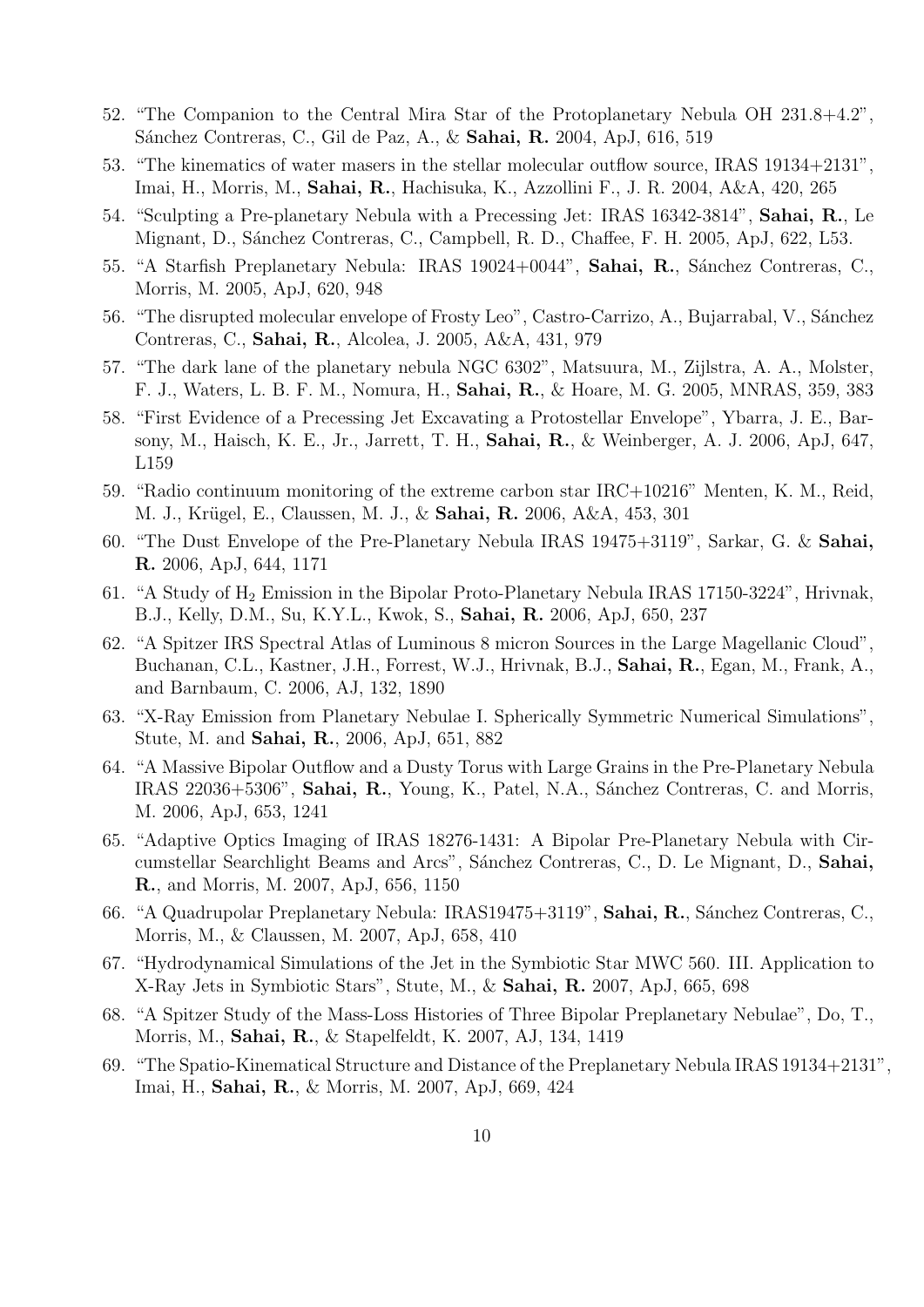- 70. "Preplanetary Nebulae: An HST Imaging Survey and a New Morphological Classification System", Sahai, R., Morris, M., Sánchez Contreras, C., & Claussen, M. 2007, AJ, 134, 2200
- 71. "High-Velocity Interstellar Bullets in IRAS05506+2414: A Very Young Protostar?", Sahai, R., Claussen, M., Sánchez Contreras, C., Morris, M. & Sarkar, G. 2008, ApJ, 680, 483
- 72. "The LMC's Top 250: Classification of the Most Luminous Compact 8 micron Sources in the Large Magellanic Cloud", Kastner, J. H., Thorndike, S. L., Romanczyk, P. A., Buchanan, C., Hrivnak, B. J., Sahai, R., & Egan, M. 2008, AJ, 136, 1221
- 73. "Echelle long-slit optical spectroscopy of evolved stars", Sánchez Contreras, C., **Sahai, R.**, Gil de Paz, A., & Goodrich, R. 2008, ApJS, 179, 166
- 74. "Binarity in Cool Asymptotic Giant Branch Stars: A Galex Search for Ultraviolet Excesses", Sahai, R., Findeisen, K., Gil de Paz, A., & Sánchez Contreras, C. 2008, ApJ, 689, 1274
- 75. "A Study of H<sup>2</sup> Emission in Three Bipolar Proto-Planetary Nebulae: IRAS 16594-4656, Hen 3-401, and Rob 22", Hrivnak, B. J., Smith, N., Su, K. Y. L., & Sahai, R. 2008, ApJ, 688, 327
- 76. "The Motion of Water Masers in the Pre-Planetary Nebula IRAS 16342-3814", Claussen, M.J., Sahai, R., & Morris, M., 2009, ApJ, 691, 219
- 77. "Detection of X-rays from the jet-driving Symbiotic Star MWC 560", Stute, M. & Sahai, R., 2009, A&A, 498, 209
- 78. "Mid-IR period-magnitude relations for AGB stars", Glass, I.S., Schultheis, M., Blommaert, J.A.D.L., Sahai, R., Stute, M., & Uttenthaler, S. 2009, MNRAS, 395, L11
- 79. "Collimated Fast Wind in the Pre-Planetary Nebula CRL 618", Lee, C-F., Hsu, M-C., & Sahai, R. 2009, ApJ, 696, 1630
- 80. "Sculpting an AGB Mass-Loss Envelope into a Bipolar Planetary Nebula: High-Velocity Outflows in V Hydrae", Sahai, R., Sugerman, B.E.K, Hinkle, K. 2009, ApJ, 699, 1015
- 81. "Spitzer IRS Spectra of Luminous  $8\mu$ m Sources in the Large Magellanic Cloud: testing Colorbased Classifications", Buchanan, C., Kastner, J. H., Hrivnak, B. J., Sahai, R., 2009, AJ, 138, 1597
- 82. "The Astrosphere of the Asymptotic Giant Branch Star IRC+10216", **Sahai, R.**, & Chronopoulos, C. K. 2010, ApJ, 711, L53
- 83. "Proper Motions of  $H_2O$  Masers in the Water Fountain Source IRAS 19190+1102", Day, F. M., Pihlström, Y. M., Claussen, M. J., & Sahai, R. 2010, ApJ, 713, 986
- 84. "The Dusty Circumstellar Disks of B[e] Supergiants in the Magellanic Clouds", Kastner, J. H., Buchanan, C., Sahai, R., Forrest, W. J., & Sargent, B. A. 2010, AJ, 139, 1993
- 85. "Galactic bulge giants: probing stellar and galactic evolution I. Catalogue of Spitzer IRAC and MIPS sources", Uttenthaler, S., Stute, M., Sahai, R., Blommaert, J. A. D. L., Schultheis, M., Kraemer, K. E., Groenewegen, M. A. T., & Price, S. D. 2010, A&A, 517, A44
- 86. "Young Planetary Nebulae: Hubble Space Telescope Imaging and a New Morphological Classification System", Sahai, R., Morris, M. R., & Villar, G. G. 2011, AJ, 141, 134
- 87. "The Identification of Probable SiS Emission at 13-14µm in Spectra of Galactic S Stars", Sloan, G. C., Hony, S., Smolders, K., Decin, L., Zijlstra, A. A., Feast, M. W., van Wyk, F., van Loon, J. Th., Groenewegen, M. A. T., Sahai, R., 2011, ApJ, 729, 121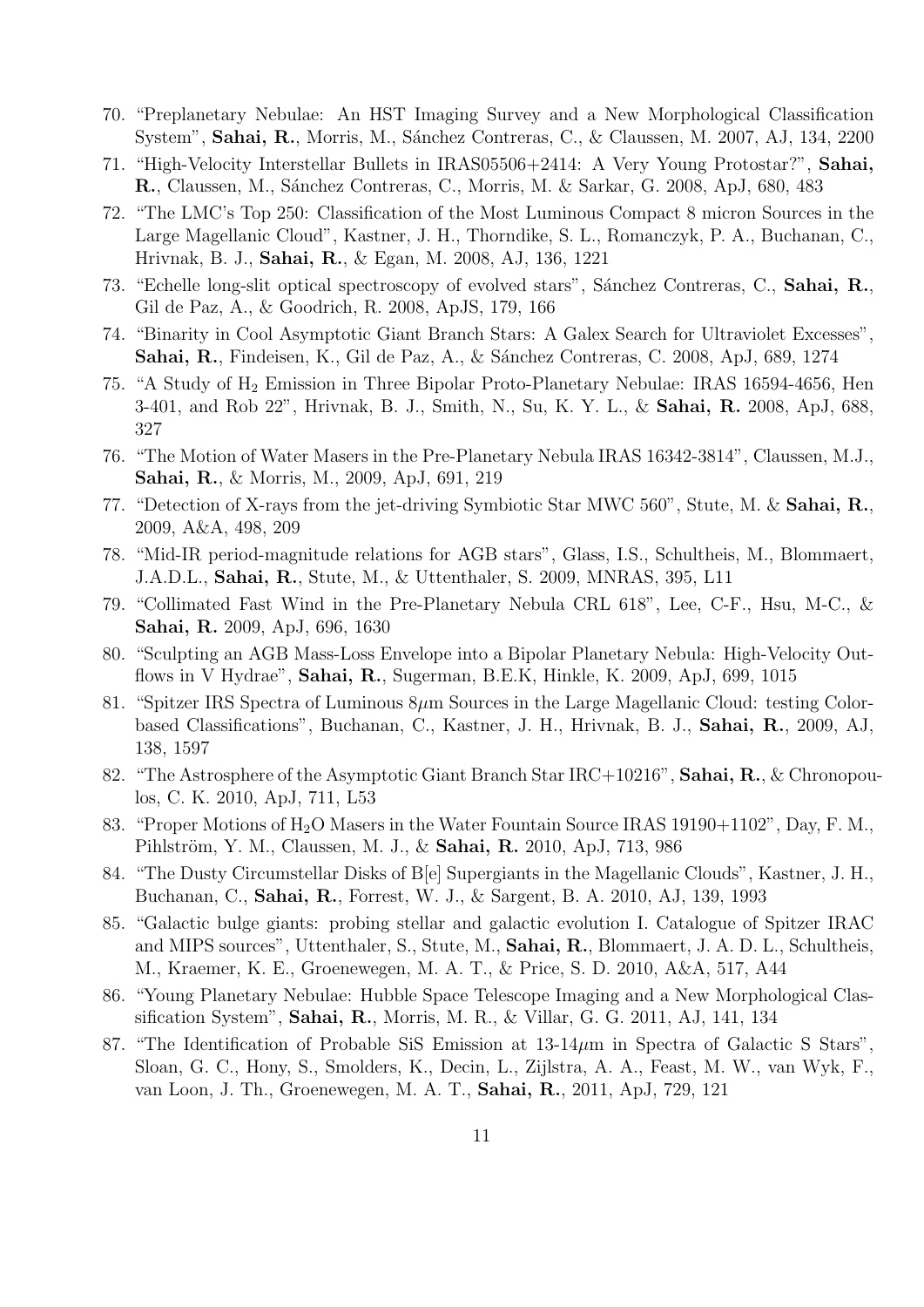- 88. "Discovery and Analysis of  $21\mu$ m Feature Sources in the Magellanic Clouds", Volk, K., Hrivnak, B.J., Matsuura, M., Bernard-Salas, J., Szczerba, R., Sloan, G.C., Kraemer, K.E., van Loon, J.Th., Kemper, F., Woods, P.M., Zijlstra, A.A., Sahai, R., Meixner, M., Gordon, K.D., Gruendl, R.A., Tielens, A.G.G.M., Indebetouw, R., Marengo, M., 2011, ApJ, 735, 127
- 89. "An EVLA and CARMA study of dusty disks and torii with large grains in dying stars", Sahai, R., Claussen, M. J., Schnee, S., Morris, M. R., & Sánchez Contreras, C. 2011, ApJ, 739, L3
- 90. "Strong Variable Ultraviolet Emission from Y Gem: Accretion Activity in an AGB Star with a Binary Companion?", Sahai, R., Neill, J.D., Gil de Paz, A., & Sánchez Contreras, C. 2011, ApJ, 740, L39
- 91. "Shocked and Scorched: The Tail of a Tadpole in an Interstellar Pond", Sahai, R., Morris, M. R., & Claussen, M. J. 2012, ApJ, 751, 69
- 92. "The Spitzer Spectroscopic Survey of S-type Stars", Smolders, K., Neyskens, P., Blommaert, J. A. D. L., Hony, S., Van Winckel, H., Decin, L., Van Eck, S., Sloan, G. C., Cami, J., Uttenthaler, S., Degroote, P., Barry, D., Feast, M., Groenewegen, M. A. T., Matsuura, M., Menzies, J., Sahai, R., van Loon, J. Th., Zijlstra, A. A., Acke, B., Bloemen, S., Cox, N., de Cat, P., Desmet, M., Exter, K., Ladjal, D., Ostensen, R., Saesen, S., van Wyk, F., Verhoelst, T., Zima, W., 2012, A&A, 540, A72
- 93. "Probing the mass and structure of the Ring Nebula in Lyra with SOFIA/GREAT observations of the [CII] 158 micron line", Sahai, R., Morris, M. R., Werner, M. W., Guesten, R., Wiesemeyer, H., & Sandell, G. 2012, A & A, 542, L20
- 94. "The Chandra X-ray Survey of Planetary Nebulae (ChanPlaNS): Probing Binarity, Magnetic Fields, and Wind Collisions", Kastner, J. H., Montez, R., Jr., Balick, B., Frew, D. J., Miszalski, B., Sahai, R., Blackman, E., Chu, Y.-H., De Marco, O., Frank, A., Guerrero, M. A., Lopez, J. A., Rapson, V., Zijlstra, A., Behar, E., Bujarrabal, V., Corradi, R. L. M., Nordhaus, J., Parker, Q., Sandin, C., Schonberner, D., Soker, N., Sokoloski, J. L., Steffen, M., Ueta, T., Villaver, E. 2012, AJ, 144, 58
- 95. "Are Large, Cometary-shaped Proplyds Really (Free-floating) Evaporating Gas Globules?", **Sahai, R.**, Güsten, R., & Morris, M. R. 2012, ApJ Let, 761, L21
- 96. "OPACOS: OVRO Post-AGB CO (1-0) Emission Survey. I. Data and Derived Nebular Parameters", Sánchez Contreras, C., & Sahai, R. 2012, ApJS, 203, 16
- 97. "From bipolar to elliptical: simulating the morphological evolution of planetary nebulae", Huarte-Espinosa, M., Frank, A., Balick, B., Blackman, E. G., De Marco, O., Kastner, J. H., Sahai, R. 2012, MNRAS, 424, 2055
- 98. "IRAS 19520+2759: a  $10^5$  Lsun massive young stellar object driving a collimated outflow". Palau, A., Sánchez Contreras, C., Sahai, R., Sánchez-Monge, Á., & Rizzo, J. R. 2013, MN-RAS, 428, 1537
- 99. "Mapping the Central Region of the PPN CRL 618 at Sub-arcsecond Resolution at 350 GHz", Lee, C.-F., Yang, C.-H., Sahai, R., & Sánchez Contreras, C. 2013, ApJ, 770, 153
- 100. "Multiple Fast Molecular Outflows in the Pre-planetary Nebula CRL 618 ", Lee, C.-F., Sahai, **R.**, Sánchez Contreras, C., Huang, P.-S., & Hao Tay, J. J. 2013, ApJ, 777, 37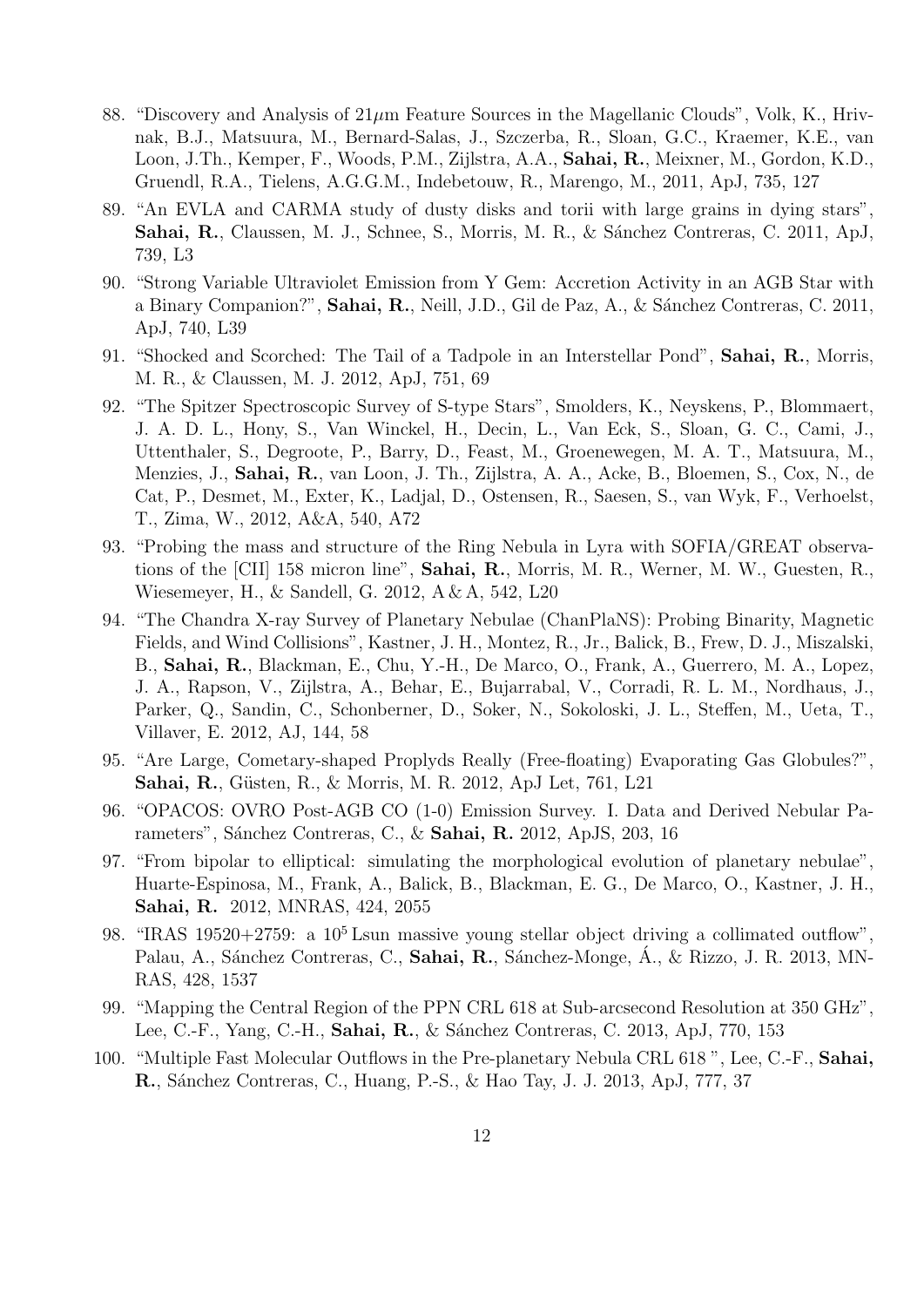- 101. "ALMA Observations of the Coldest Place in the Universe: The Boomerang Nebula", Sahai, R., Vlemmings, W. H. T., Huggins, P. J., Nyman, L.-Å., & Gonidakis, I. 2013, ApJ, 777, 92
- 102. "Mid-infrared Imaging of the Bipolar Planetary Nebula M2-9 from SOFIA", Werner, M. W., Sahai, R., Davis, J., et al. 2014, ApJ, 780, 156
- 103. "Spitzer Space Telescope spectra of post-AGB stars in the Large Magellanic Cloud polycyclic aromatic hydrocarbons at low metallicities", Matsuura, M., Bernard-Salas, J., Lloyd Evans, T., Volk, Kevin M., Hrivnak, Bruce J., Sloan, G. C., Chu, You-Hua, Gruendl, Robert, Kraemer, Kathleen E., Peeters, Els, Szczerba, R., Wood, P. R., Zijlstra, Albert A., Hony, S., Ita, Yoshifusa, Kamath, Devika, Lagadec, Eric, Parker, Quentin A., Reid, Warren A., Shimonishi, Takashi, Van Winckel, H., Woods, Paul M., Kemper, F., Meixner, Margaret, Otsuka, M., Sahai, R., Sargent, B. A., Hora, J. L., McDonald, Iain 2014, MNRAS, 439, 1472
- 104. "The Herschel Planetary Nebula Survey (HerPlaNS) I. Data Overview and Analysis Demonstration with NGC 6781", Ueta, T., Ladjal, D., Exter, K. M., Otsuka, M., Szczerba, R., Siodmiak, N., Aleman, I., van Hoof, P. A. M., Kastner, J. H., Montez, R., McDonald, I., Wittkowski, M., Sandin, C., Ramstedt, S., De Marco, O., Villaver, E., Chu, Y.-H., Vlemmings, W., Izumiura, H., Sahai, R., Lopez, J. A., Balick, B., Zijlstra, A., Tielens, A. G. G. M., Rattray, R. E., Behar, E., Blackman, E. G., Hebden, K., Hora, J. L., Murakawa, K., Nordhaus, J., Nordon, R., Yamamura, I., 2014, A&A, 565, A36
- 105. "Herschel Planetary Nebula Survey (HerPlaNS) First Detection of OH+ in Planetary Nebulae", I. Aleman, T. Ueta, D. Ladjal, K. M. Exter, J. H. Kastner, R. Montez, A. G. G. M. Tielens, Y.-H. Chu, H. Izumiura, I. McDonald, Sahai, R., N. Siodmiak, R. Szczerba1, P. A. M. van Hoof, E. Villaver, W. Vlemmings, M. Wittkowski, & A. A. Zijlstra 2014, A&A, 566, A79
- 106. "Carbon-rich Dust Past the Asymptotic Giant Branch: Aliphatics, Aromatics, and Fullerenes in the Magellanic Clouds", Sloan, G. C., Lagadec, E., Zijlstra, A. A., Kraemer, K. E., Weis, A. P., Matsuura, M., Volk, K., Peeters, E., Duley, W. W., Cami, J., Bernard-Salas, J., Kemper, F., Sahai, R. 2014, ApJ, 791, 28
- 107. "The Astrosphere of the Asymptotic Giant Branch Star CIT 6", Sahai, R., & Mack-Crane, G. P. 2014, AJ, 148, 74
- 108. "The Chandra Planetary Nebula Survey (CHANPLANS). II. X-Ray Emission from Compact Planetary Nebulae", Freeman, M., Montez, R., Jr., Kastner, J. H., Balick, B., Frew, D. J., Jones, D., Miszalski, B., Sahai, R., Blackman, E., Chu, Y.-H., De Marco, O., Frank, A., Guerrero, M. A., Lopez, J. A., Zijlstra, A., Bujarrabal, V., Corradi, R. L. M., Nordhaus, J., Parker, Q. A., Sandin, C., Schonberner, D., Soker, N., Sokoloski, J. L., Steffen, M., Toala, J. A., Ueta, T., Villaver, E., 2014, ApJ, 794, 99
- 109. "The Chandra Planetary Nebula Survey (ChanPlaNS). III. X-Ray Emission from the Central Stars of Planetary Nebulae", Montez, R., Jr., Kastner, J. H., Balick, B., Behar, E., Blackman, E., Bujarrabal, V., Chu, Y.-H., Corradi, R. L. M., De Marco, O., Frank, A., Freeman, M., Frew, D. J., Guerrero, M. A., Jones, D., Lopez, J. A., Miszalski, B., Nordhaus, J., Parker, Q. A., Sahai, R., Sandin, C., Schonberner, D., Soker, N., Sokoloski, J. L., Steffen, M., Toala, J. A., Ueta, T., Villaver, E., Zijlstra, A., 2015, ApJ, 800, 8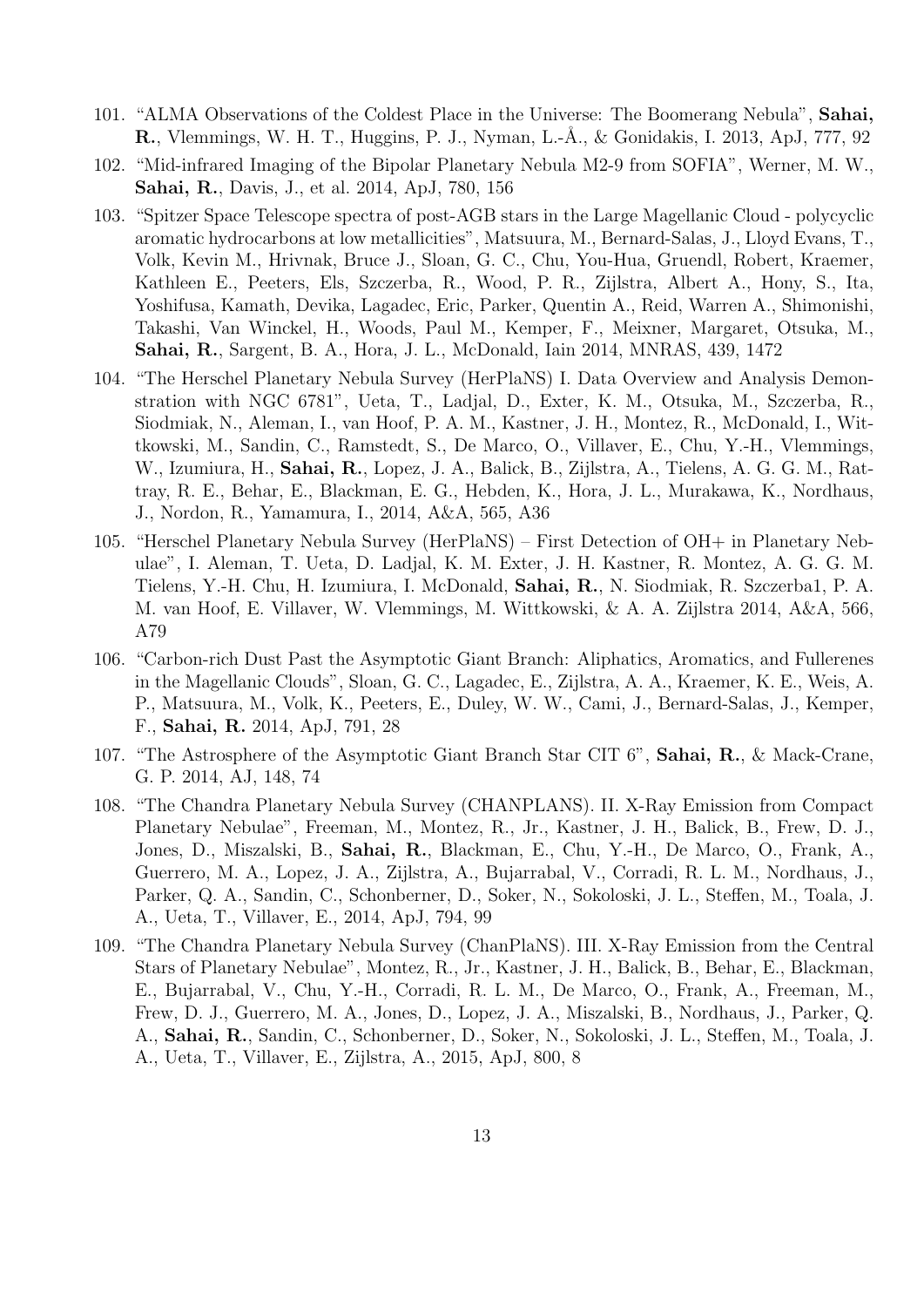- 110. "An Extreme High-Velocity Bipolar Outflow in the Pre-Planetary Nebula IRAS 08005-2356", Sahai, R., & Patel, N. A. 2015, ApJ, 810, L8
- 111. "A Pilot Deep Survey for X-Ray Emission from fuvAGB Stars", Sahai, R., Sanz-Forcada, J., Sánchez Contreras, C., & Stute, M. 2015, ApJ, 810, 77
- 112. "The infrared spectral properties of Magellanic carbon stars", Sloan, G. C., Kraemer, K. E., McDonald, I., Groenewegen, M. A. T., Wood, P. R., Zijlstra, A. A., Lagadec, E., Boyer, M. L., Kemper, F., Matsuura, M., Sahai, R., Sargent, B. A., Srinivasan, S., van Loon, J. Th., Volk, K. 2016, ApJ, 826, 44
- 113. "High-Speed Bullet Ejections during the AGB to Planetary Nebula Transition: HST Observations of the Carbon Star, V Hydrae", Sahai, R., Scibelli, S., & Morris, M.R. 2016, ApJ, 827, 92
- 114. "Variable X-Ray and UV emission from AGB stars: Accretion activity associated with binarity", Sahai, R., Sanz-Forcada, J., & Sánchez Contreras, C. 2016, Journal of Physics Conference Series, 728, 042003
- 115. "The ALMA detection of CO rotational line emission in AGB stars in the Large Magellanic Cloud", Groenewegen, M. A. T., Vlemmings, W. H. T., Marigo, P., 2016, Sloan, G. C., Decin, L., Feast, M. W., Goldman, S. R., Justtanont, K., Kerschbaum, F., Matsuura, M., McDonald, I., Olofsson, H., Sahai, R., van Loon, J. Th., Wood, P. R., Zijlstra, A. A., Bernard-Salas, J., Boyer, M. L., Guzman-Ramirez, L., Jones, O. C., Lagadec, E., Meixner, M., Rawlings, M. G., Srinivasan, S. A & A, 596, A50
- 116. "Evidence from SOFIA Imaging of Polycyclic Aromatic Hydrocarbon Formation along a Recent Outflow in NGC 7027", Lau, R. M., Werner, M., Sahai, R., & Ressler, M. E. 2016, ApJ, 833, 115
- 117. "ALMA Observations of the Water Fountain Pre-planetary Nebula IRAS 16342-3814: Highvelocity Bipolar Jets and an Expanding Torus", Sahai, R., Vlemmings, W. H. T., Gledhill, T., Sánchez Contreras, C.. Lagadec, E.. Nyman, L.-Å, and Quintana-Lacaci, G. 2017, ApJ Let, 835, L13
- 118. "Early Science with the Large Millimetre Telescope: Molecules in the Extreme Outflow of a proto-Planetary Nebula", Gómez-Ruiz, A. I., Guzman-Ramirez, L., Serrano, E. O., Sánchez-Arguelles, D., Luna, A., Schloerb, F. P., Narayanan, G., Yun, M. S., Sahai, R., Zijlstra, A. A., Chavez-Dagostino, M., Montana, A., Hughes, D. H., Rodriguez, M. 2017, MNRAS, 467, L61
- 119. "The large-scale nebular pattern of a superwind binary in an eccentric orbit", Kim, H., Trejo, A., Liu, S.-Y., Sahai, R., Taam, R.E., Morris, M.R., Hirano, N., Hsieh, I.-T 2017, Nature Astronomy, 1, 0060
- 120. "The Coldest Place in the Universe: Probing the Ultra-Cold Outflow and Dusty Disk in the Boomerang Nebula", Sahai, R., Vlemmings, W. H. T., Nyman, L.-Å2017, ApJ, 841, 110
- 121. "The Herschel Planetary Nebula Survey (HerPlaNS). A Comprehensive Dusty Photoionization Model of NGC6781", M. Otsuka, T. Ueta, P.A.M. van Hoof, Sahai, R., I. Aleman, A.A. Zijlstra, Y-H. Chu, E. Villaver, M. L. Leal-Ferreira, J. Kastner, R. Szczerba, K.M. Exter, 2017, ApJS, 231, 22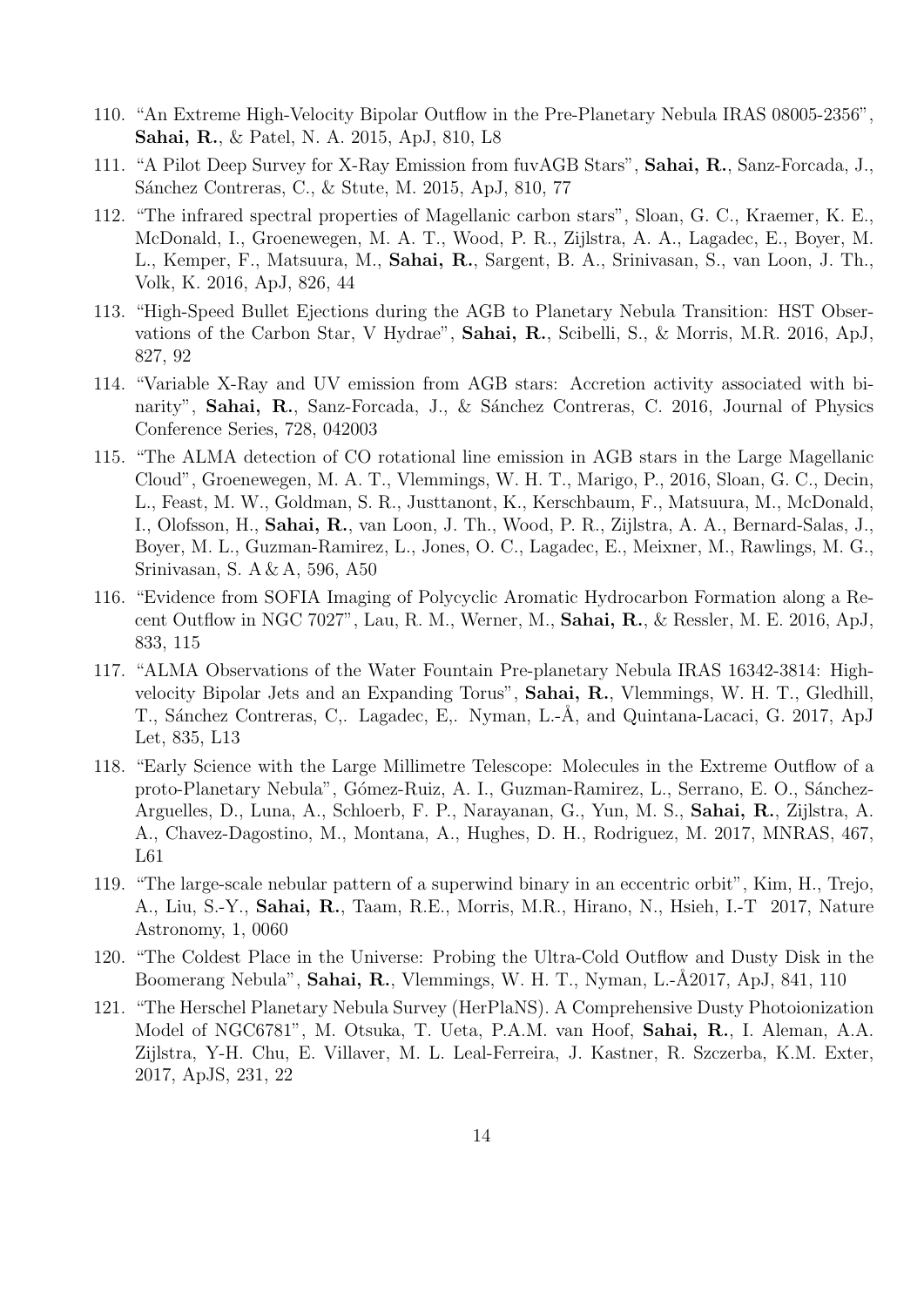- 122. "A molecular-line study of the interstellar bullet engine IRAS  $05506+2414$ ", **Sahai, R.**, Lee, C.-F., Sánchez Contreras, C., Patel, N., Morris, M., and Claussen, M., 2017, ApJ, 850, 158
- 123. "Binarity and Accretion in AGB Stars: HST/STIS Observations of UV Flickering in Y Gem", Sahai, R., Sánchez Contreras, Mangan. A., Sanz-Forcada, J., Muthumariappan., C., and Claussen, M.J., 2018, ApJ, 860, 105
- 124. "Probing Strong Binary Interactions and Accretion in AGB Stars with the ngVLA", Sahai, R., 2018, Science with a Next Generation Very Large Array, 517, 403
- 125. "Planetary Nebulae", Kastner, J. H., Zijlstra, A., Balick, B., & Sahai, R. 2018, Science with a Next Generation Very Large Array, 517, 395
- 126. "Binary Interactions, High-Speed Outflows and Dusty Disks during the AGB-To-PN Transition", Sahai, R., 2018, Galaxies, 6, 102
- 127. "High-velocity Bullets from V Hydrae, an Asymptotic Giant Branch Star in Transition: Ejection History and Spatio-kinematic Modeling", Scibelli, S., Sahai, R., & Morris, M. R. 2019, ApJ, 870, 117
- 128. "Spatio-kinematical model of the collimated molecular outflow in the water-fountain nebula IRAS 16342-3814", Tafoya D., Orosz G., Vlemmings W. H. T., Sahai, R., Pérez-Sánchez A. F., 2019, A&A, 629, A8
- 129. " VizieR Online Data Catalog: IRAS 16342-3814 12CO (1-0) and (3-2) datacubes", Tafoya, D., Orosz, G., Vlemmings, W. H. T., Sahai, R., Pérez-Sánchez A. F., 2019, VizieR Online Data Catalog, J/A+A/629/A8
- 130. "(Sub)stellar companions shape the winds of evolved stars", Decin, L., Montargs, M., Richards, A. M. S., Gottlieb, C. A., Homan, W., McDonald, I., El Mellah, I., Danilovich, T., Wallstrm, S. H. J., Zijlstra, A., Baudry, A., Bolte, J., Cannon, E., De Beck, E., De Ceuster, F., de Koter, A., De Ridder, J., Etoka, S., Gobrecht, D., Gray, M., Herpin, F., Jeste, M., Lagadec, E., Kervella, P., Khouri, T., Menten, K., Millar, T. J., Mller, H. S. P., Plane, J. M. C., Sahai, R., Sana, H., Van de Sande, M., Waters, L. B. F. M., Wong, K. T., Yates, J., 2020, Science, 369, 1497
- 131. "ATOMIUM: A high-resolution view on the highly asymmetric wind of the AGB star  $\pi^1$ Gruis. I. First detection of a new companion and its effect on the inner wind.; Homan, W., Montargs, M., Pimpanuwat, B., Richards, A. M. S., Wallstrm, S. H. J., Kervella, P., Decin, L., Zijlstra, A., Danilovich, T., de Koter, A., Menten, K., Sahai, R., Plane, J., Lee, K., Waters, R., Baudry, A., Wong, K. T., Millar, T. J., Van de Sande, M., Lagadec, E., Gobrecht, D., Yates, J., Price, D., Cannon, E., Bolte, J., De Ceuster, F., Herpin, F., Nuth, J., Philip Sindel, J., Kee, D., Grey, M. D., Ekota, S., Manali, J., Gottlieb, C. A., Gottlieb, E., McDonald, I., El Mellah, I., Mller, H. S. P., 2020, A&A, 644, A61
- 132. "DEATHSTAR: Nearby AGB stars with the Atacama Compact Array. I. CO envelope sizes and asymmetries: A new hope for accurate mass-loss-rate estimates", 2020, Ramstedt, S., Vlemmings, W. H. T., Doan, L., Danilovich, T., Lindqvist, M., Saberi, M., Olofsson, H., De Beck, E., Groenewegen, M. A. T., Hfner, S., Kastner, J. H., Kerschbaum, F., Khouri, T., Maercker, M., Montez, R., Quintana-Lacaci, G., Sahai, R., Tafoya, D., Zijlstra, A., A&A, 640, 133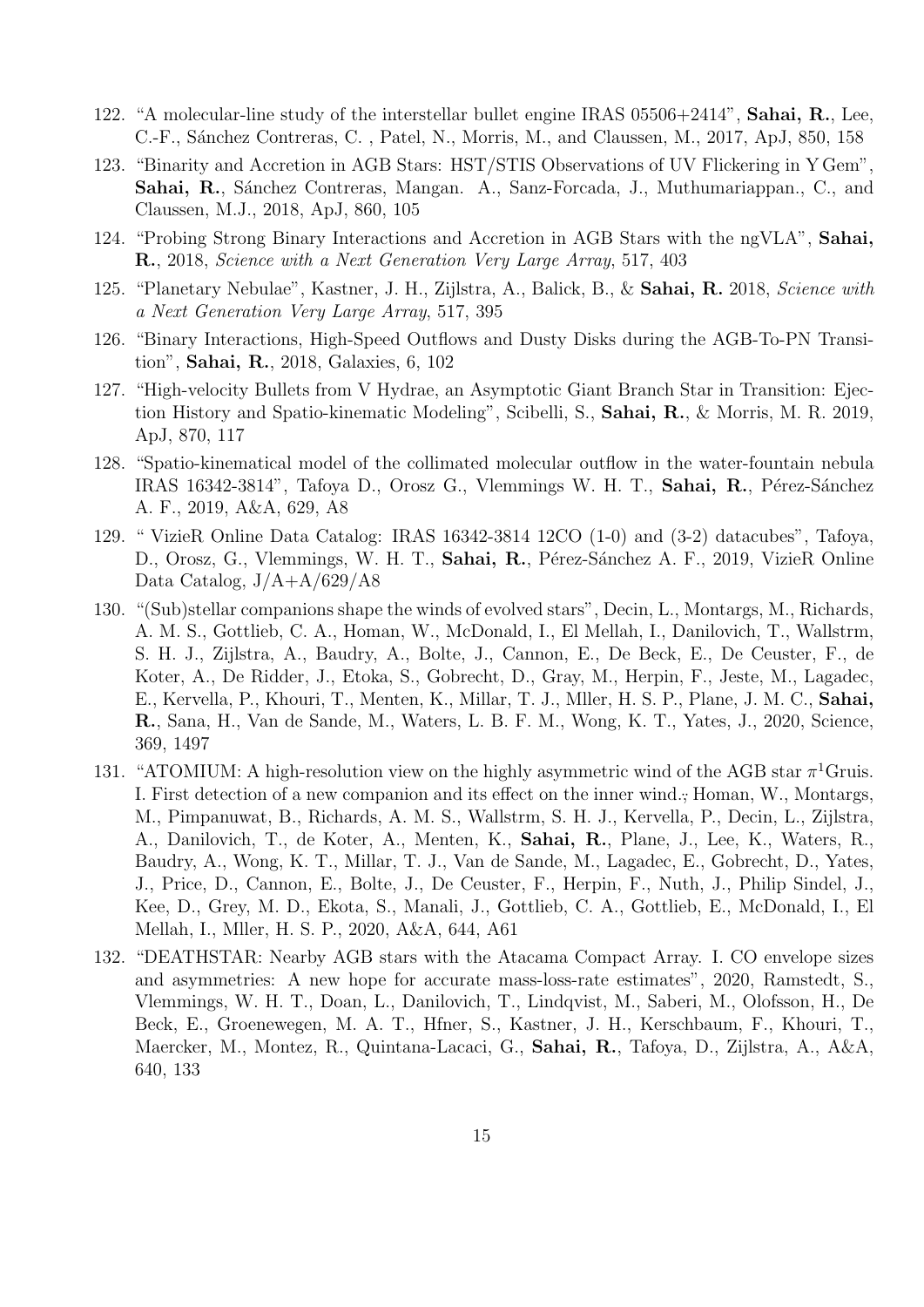- 133. "VizieR Online Data Catalog: DEATHSTAR. Nearby AGB stars with ALMA ACA", Ramstedt, S., Vlemmings, W. H. T., Doan, L., Danilovich, T., Lindqvist, M., Saberi, M., Olofsson, H., de, Beck E., Groenewegen, M. A. T., Hoefner, S., Kastner, J. H., Kerschbaum, F., Khouri, T., Maercker, M., Montez, R., Quintana-Lacaci, G., Sahai, R., Tafoya, D., Zijlstra, A., 2020, VizieR On-line Data Catalog: J/A+A/640/A133
- 134. "ALMA reveals the coherence of the magnetic field geometry in OH 231.8+4.2", Sabin, L., Sahai, R., Vlemmings, W. H. T., et al. 2020, MNRAS, 495, 4297
- 135. "Evolution from Spherical AGB Wind to Multipolar Outflow in Pre-planetary Nebula IRAS 17150-3224", Huang, P.-S., Lee, C.-F., Sahai, R., 2020, ApJ, 889, 85
- 136. "Observing Planetary and Pre-Planetary Nebulae with the James Webb Space Telescope", Sahai, R., 2020, Galaxies 8, 61
- 137. "DEATHSTAR: nearby AGB stars with the Atacama Compact Array. II. CO envelope sizes and asymmetries: the S-type stars", Andriantsaralaza, M., Ramstedt, S., Vlemmings, W. H. T., Danilovich, T., De Beck, E., Groenewegen, M. A. T., Hfner, S., Kerschbaum, F., Khouri, T., Lindqvist, M., Maercker, M., Olofsson, H., Quintana-Lacaci, G., Saberi, M., Sahai, R., Zijlstra, A. A&A, 653, A53
- 138. "VizieR Online Data Catalog: DEATHSTAR. II. The S-type", Andriantsaralaza, M., Ramstedt, S., Vlemmings, W. H. T., Danilovich, T., de, Beck E., Groenewegen, M. A. T., Hoefner, S. search by orcid, Kerschbaum, F., Khouri, T., Lindqvist, M., Maercker, M., Olofsson, H., Quintana-Lacaci, G., Saberi, M., Sahai, R., Zijlstra, A., 2021, VizieR Online Data Catalog,  $J/A + A/653/A53$
- 139. "ATOMIUM: The astounding complexity of the near circumstellar environment of the M-type AGB star R Hydrae. I. Morpho-kinematical interpretation of CO and SiO emission", Homan, W., Pimpanuwat, B., Herpin, F., Danilovich, T., McDonald, I., Wallstrm, S. H. J., Richards, A. M. S., Baudry, A., Sahai, R., Millar, T. J., de Koter, A., Gottlieb, C. A., Kervella, P., Montargs, M., Van de Sande, M., Decin, L., Zijlstra, A., Etoka, S., Jeste, M., Mller, H. S. P., Maes, S., Malfait, J., Menten, K., Plane, J., Lee, K., Waters, R., Wong, K. T., Lagadec, E., Gobrecht, D., Yates, J., Price, D., Cannon, E., Bolte, J., De Ceuster, F., Nuth, J., Philip Sindel, J., Kee, D., Gray, M. D., El Mellah, I., 2021, A & A, 651, A82
- 140. "ATOMIUM: halide molecules around the S-type AGB star W Aquilae", Danilovich, T.; Van de Sande, M.; Plane, J. M. C.; Millar, T. J.; Royer, P.; Amor, M. A.; Hammami, K.; Decock, L.; Gottlieb, C. A.; Decin, L.; Richards, A. M. S.; De Beck, E.; Baudry, A.; Bolte, J.; Cannon, E.; De Ceuster, F.; de Koter, A.; Etoka, S.; Gobrecht, D.; Gray, M.; Herpin, F.; Homan, W.; Jeste, M.; Kervella, P.; Khouri, T.; Lagadec, E.; Maes, S.; Malfait, J.; McDonald, I.; Menten, K. M.; Montargs, M.; Mller, H. S. P.; Pimpanuwat, B.; Sahai, R.; Wallstrm, S. H. J.; Waters, L. B. F. M.; Wong, K. T.; Yates, J.; Zijlstra, A. 2021, A&A, 655, A80
- 141. "Observational identification of a sample of likely recent common-envelope events", Khouri, T.; Vlemmings, W. H. T.; Tafoya, D.; Pérez-Sánchez, A. F.; Sánchez Contreras, C.; Gómez, J. F.; Imai, H.; Sahai, R., Nature Astronomy, 6, 275
- 142. "ATOMIUM: ALMA tracing the origins of molecules in dust forming oxygen rich M-type stars. Motivation, sample, calibration, and initial results", Gottlieb, C. A.; Decin, L.; Richards, A. M. S.; De Ceuster, F.; Homan, W.; Wallstrm, S. H. J.; Danilovich, T.; Millar, T. J.; Montargs,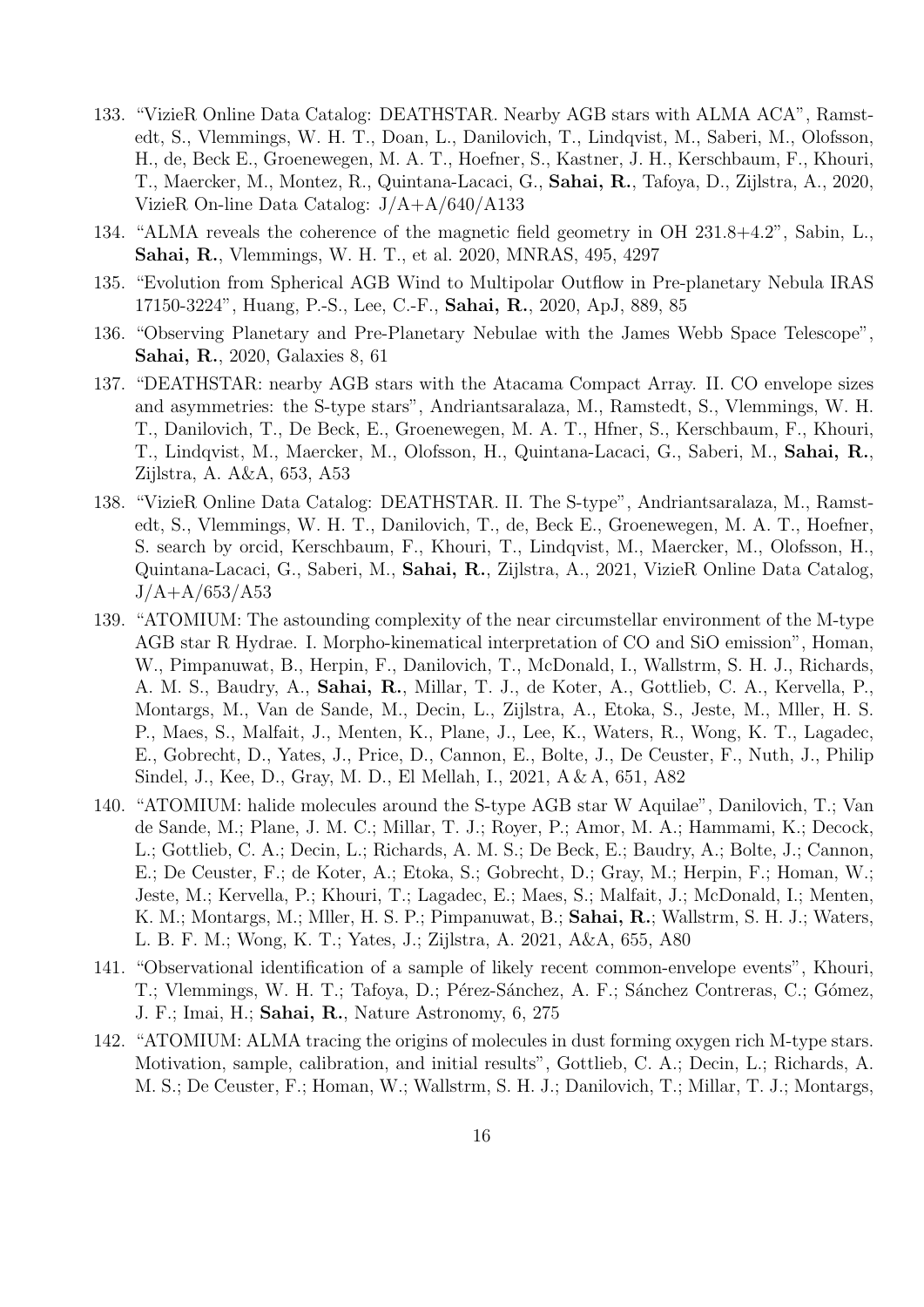M.; Wong, K. T.; McDonald, I.; Baudry, A.; Bolte, J.; Cannon, E.; De Beck, E.; de Koter, A.; El Mellah, I.; Etoka, S.; Gobrecht, D.; Gray, M.; Herpin, F.; Jeste, M.; Kervella, P.; Khouri, T.; Lagadec, E.; Maes, S.; Malfait, J.; Menten, K. M.; Mller, H. S. P.; Pimpanuwat, B.; Plane, J. M. C.; Sahai, R.; Van de Sande, M.; Waters, L. B. F. M.; Yates, J.; Zijlstra, A., 2022, A&A, 660, A94

- 143. "The Rapidly Evolving Asymptotic Giant Branch Star, V Hya: ALMA Finds a Multiring Circus with High-velocity Outflows", Sahai, R., Huang, P.-S., Scibelli, S., Morris, M. R., Hinkle, K., Lee, C.-F. 2022, ApJ, 929 (doi:10.3847/1538-4357/ac568a)
- 144. "A Study of the Dusty Disks and Shells around Post-RGB Stars in the LMC", Sarkar, G., & Sahai, R. 2022, Galaxies 10, 56
- 145. "Understanding High-Energy (UV and X-ray) Emission from AGB Stars Episodic Accretion in Binary Systems", Sahai, R., Sanz-Forcada, J., Guerrero, M., Ortiz, R., Contreras, C. S. 2022. Galaxies 10, 62

### SELECTED INVITED REVIEWS AND SEMINARS

- 1. Sahai, R. 2022, "The Extraordinary Deaths of Ordinary Stars: Binary-Driven Mass-Loss", Our Galactic Ecosystem: Opportunities and Diagnostics in the Infrared and Beyond, SOFIA Science Center & ALMA/NRAO Science Center, conference, Feb 28–Mar 04, 2022, Lake Arrowhead, San Bernadino, CA
- 2. Sahai, R. 2017, "BINARY INTERACTIONS, HIGH-SPEED OUTFLOWS AND DUSTY DISKS DURING THE AGB-TO-PN TRANSITION", Asymmetric Planetary Nebulae VII, conference Dec. 2–8, 2017, Hong Kong
- 3. Sahai, R. 2017, "Shocked and Scorched: Free-floating Evaporating Gaseous Globules (frEGGS)", University of New Mexico –AstroSeminar
- 4. Sahai, R. 2017, "Binarity and Accretion Activity in AGB stars: Evidence from Variable X-Ray and UV Emission", COASTARS 2017, Gothenburg, Sweden, 12-16 Jun 2017
- 5. Sahai, R. 2017, "Free-floating Evaporating Gaseous Globules (frEGGS)", UC Davis Physics– Cosmology Seminar, UC Davis, CA
- 6. Sahai, R. 2016, "Observing Planetary Nebulae with JWST ", Workshop for Planetary Nebulae Observations, conference held at Lorentz Center, Leiden, 25-29 Jan 2016
- 7. Sahai, R. 2015, "Variable X-Ray and UV Emission from AGB Stars: Accretion Activity associated with Binarity", 11th Pacific Rim Conference on Stellar Astrophysics, conference held in Hong Kong, Dec 14-17, 2015
- 8. Sahai, R. 2014, "The Coldest Object in the Universe: Probing the Mass Distribution of the Ultra-Cold Outlfow and Dusty Disk in the Bomerang Nebula", Revolution in Astronomy with ALMA - The 3rd Year, conference held in Tokyo, Japan, Dec 8-14, 2014
- 9. Sahai, R. 2013, "From AGB Stars to Aspherical Planetary Nebulae An Observational Perspective", in Asymmetric Planetary Nebulae VI, conference held Nov. 4–8, 2013, Riviera Maya, Mexico
- 10. Sahai, R. 2012, "The Extraordinary Deaths of Ordinary Stars", in Radio Stars and Their Lives in the Galaxy, Oct. 3–5, 2012, Westford, Massachusetts USA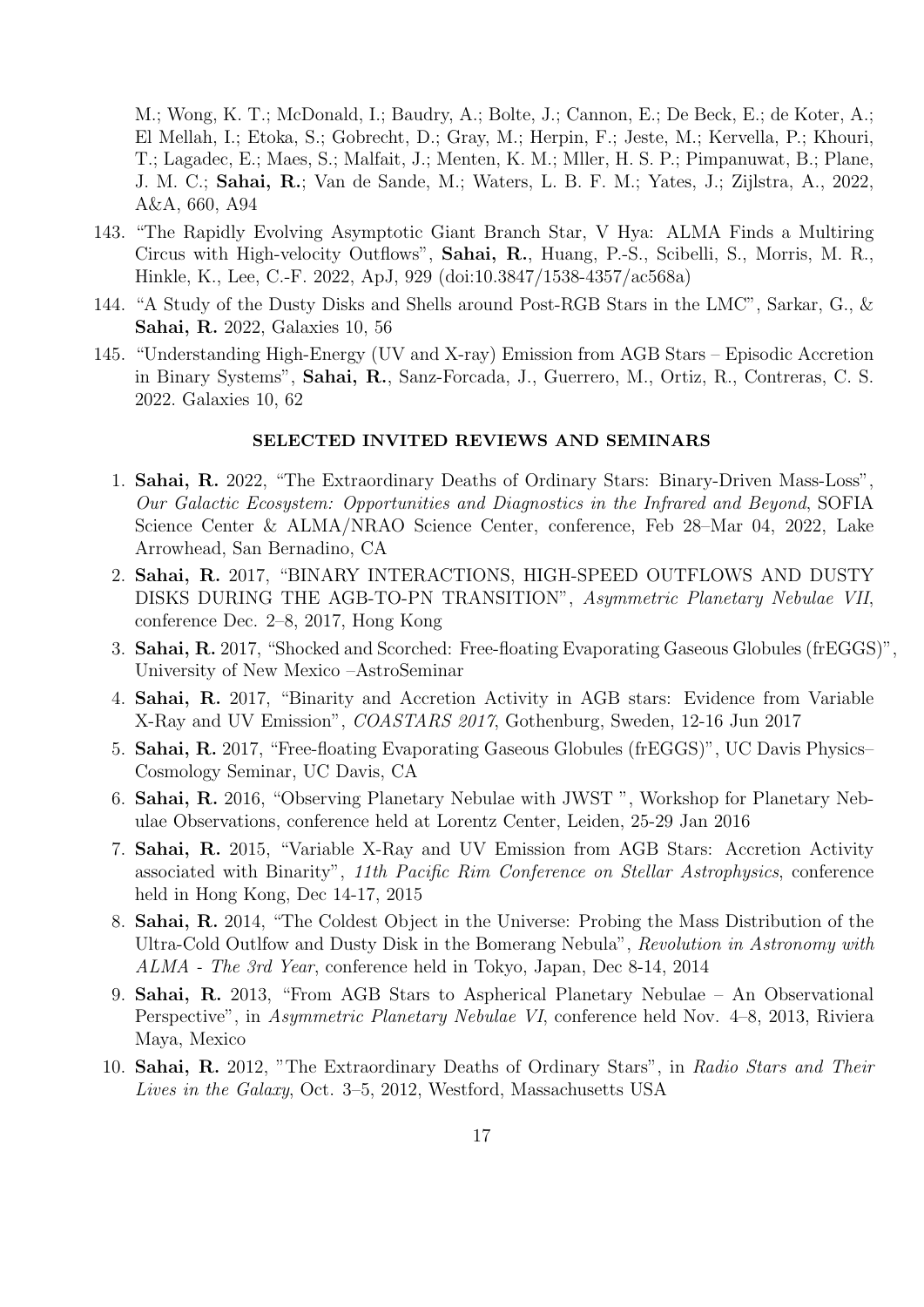- 11. Sahai, R., Morris, M., Sánchez Contreras, C., & Claussen, M. 2010, "Hunting for Clues to Shaping Mechanisms in the Progenitors of Aspherical Planetary Nebulae", in Asymmetric Planetary Nebulae V, proc. conference held at Bowness-on-Windermere, UK, June 2010, ed. A. Zijlstra
- 12. Claussen, M.J., Sahai, R., & Morris, M. 2007, "Water Fountains in Pre-Planetary Nebulae", in Asymmetric Planetary Nebulae IV, proc. conference held in La Palma, Spain, June 2007, eds. R.L.M. Corradi, A. Manchado & N. Soker
- 13. Sahai, R. 2007, "From AGB Stars to Planetary Nebulae How the Journey Begins", in Asymmetric Planetary Nebulae IV, proc. conference held in La Palma, Spain, June 2007, eds. R.L.M. Corradi, A. Manchado & N. Soker
- 14. Sahai, R. 2004, "Polar Outflows & Jets II", in Asymmetric Planetary Nebulae III, ASP Conf. Ser., eds. Meixner, M., Kastner, J.H., Balick, B., Soker, N. 313, 185
- 15. Sahai, R. 2004, "Sowing the Seeds of Asymmetry: Jet-like Outflows in Pre-Planetary Nebulae and AGB Stars", in Asymmetric Planetary Nebulae III, ASP Conf. Ser., eds. Meixner, M., Kastner, J.H., Balick, B., Soker, N. 313, 141
- 16. Sahai, R. 2002, "Multi-Polar Structures in Young Planetary and Protoplanetary Nebulae", in IAU Symposium 209, Planetary Nebulae: Their Evolution and Role in the Universe, ASP Conf. Ser., eds. S. Kwok, M. Dopita, & R. Sutherland, p471
- 17. Sahai, R. 2001, "HST Imaging of Proto-planetary Nebulae and Very Young Planetary Nebulae – Towards a New Understanding of Their Formation", in Post-AGB Objects as a Phase of Stellar Evolution, eds. R. Szczerba and S. K. Górny, Astrophys. & Space Science Library, 265, 53
- 18. Sahai, R. 2000, "Hubble Space Telescope Observations of Young Planetary Nebulae", in Asymmetrical Planetary Nebulae II: From Origins to Microstructures, Masachusetts Institute of Technology, Cambridge, MA, Eds. J.H. Kastner, N. Soker & S.A. Rappaport, ASP, 199, 209

# SELECTED CONFERENCE PROCEEDINGS

- 1. "Investigating Diffuse Astrophysical Objects using a Miniaturized UV Spatial Spectrometer", Sahai, R., Hosseini, S., Wu, Y.-H., & Hoenk, M. 2018, 42nd COSPAR Scientific Assembly, 42, E1.9-11-18
- 2. "Shocked and Scorched: A GREAT Investigation of [CII] and [OI] emission fromfree-floating Evaporating Gas Globules in Massive Star Formation Regions", Sahai, R., Morris, M., Claussen, M., Bisbas, T., & Patel, N. 2018, 42nd COSPAR Scientific Assembly, 42, E1.18-12-18
- 3. "A Study of High Speed Outflows and Dusty Disks During the AGB to PN Transition", Half a Decade of ALMA: Sahai, R., Vlemmings, W., & Nyman, L. 2016, Cosmic Dawns Transformed, Sep 20-23, 2016
- 4. "The Coldest Object in the Universe: Probing the Mass Distribution of the Ultra-Cold Outflow and Dusty Disk in the Boomerang Nebula", Sahai, R.., Vlemmings, W., & Nyman, L. 2015, Revolution in Astronomy with ALMA: The Third Year, 2015, ASP Conference Series Vol. 499, 327 (San Francisco: Astronomical Society of the Pacific)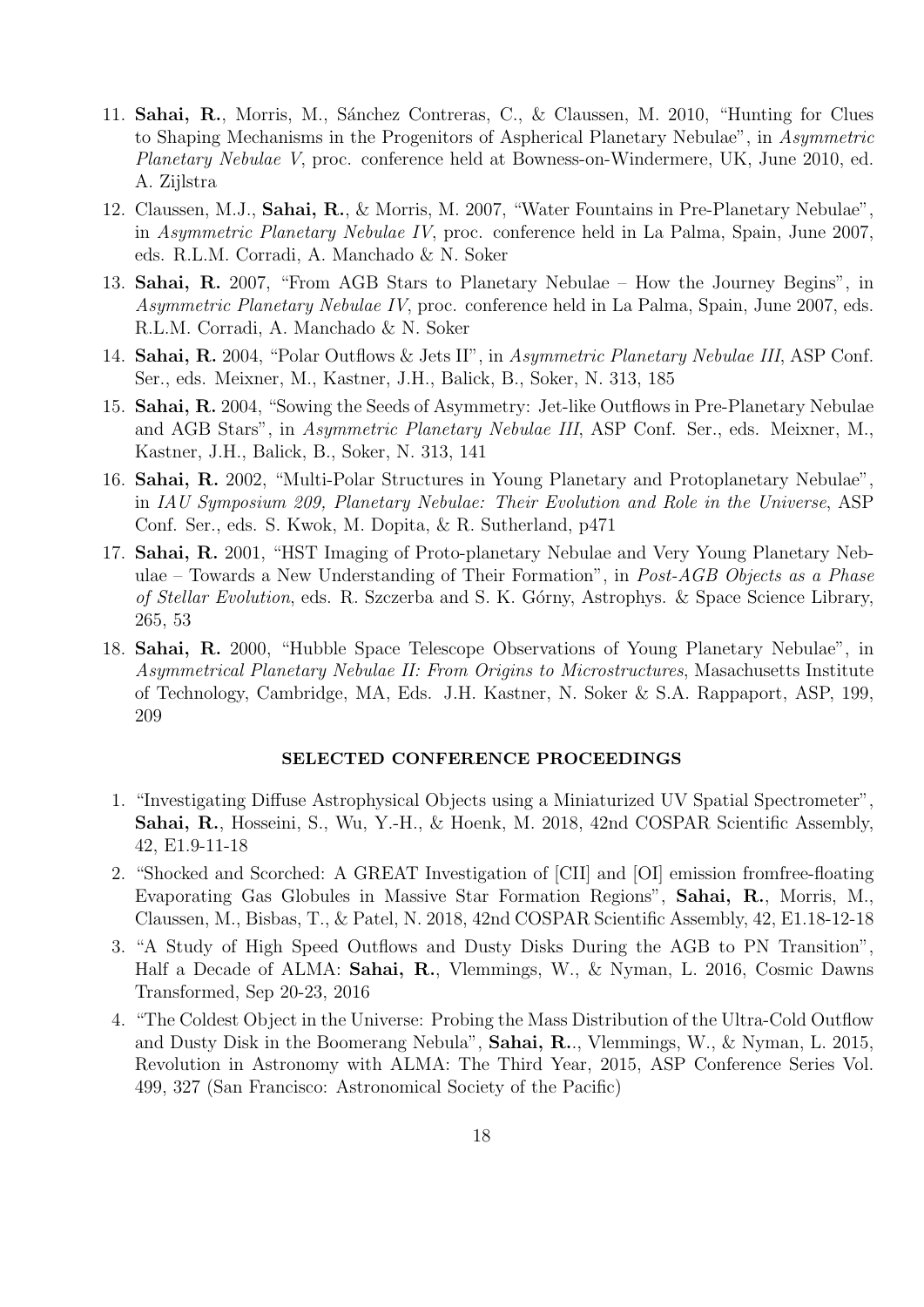- 5. "Shocked and Scorched Free-Floating Evaporating Gas Globules and Star Formation", Sahai, R., Morris, M., & Claussen, M. 2014, *Workshop on Dense Cores: Origin, Evolution, and* Collapse, BAAS, 46, #6, id. 207.03
- 6. "A massive, dusty toroid with large grains in the pre-planetary nebula IRAS22036+5306", Sahai, R., Young, K., Patel, N., Sánchez Contreras, C., & Morris, M. 2008, Astrophys Space Science, 313, 241
- 7. "Resolving the Multiple Outflows in the Egg Nebula with Keck II Laser Guide Star Adaptive Optics", Le Mignant, D., Sahai, R., et al. 2007, in Asymmetric Planetary Nebulae IV, proc. conference held in La Palma, Spain, June 2007, eds. R.L.M. Corradi, A. Manchado & N. Soker
- 8. "A Binary-Induced Pinwheel Outflow from the Extreme Carbon Star, AFGL 3068", Morris, M., Sahai, R., Matthews, K., Cheng, J., Lu, J., Claussen, M., & Sánchez Contreras, C. 2006, in Planetary Nebulae in our Galaxy and Beyond, IAU Symposium 234, eds. M.J. Barlow & R.H. Mendez, p. 469
- 9. "Probing post-AGB metamorphosis with NIR Adaptive Optics Imaging", Sánchez Contreras, C., Le Mignant, D., Sahai, R., Chaffee, F. H., & Morris, M. 2006, hews, K., Cheng, J., Lu, J., Claussen, M., & Sánchez Contreras, C. 2006, in Planetary Nebulae in our Galaxy and Beyond, IAU Symposium 234, eds. M.J. Barlow & R.H. Mendez, p. 71
- 10. "High contrast space coronagraphy for planet discovery: the Eclipse concept and recent technology readiness validations", 2005, Trauger, J.& 19 co-authors, including Sahai, R., BAAS, 37, 654
- 11. "The Eclipse mission: a direct imaging survey of nearby planetary systems", Trauger, J. T., & 18 co-authors, including Sahai, R., 2003, SPIE Proc., 4854, 116
- 12. "Detection and Characterization of Nearby Giant Planet and Brown Dwarf Companions with an NGST Coronagraph", Sahai, R., Trauger, J., Stapelfeldt, K., Moody, D., & Lunine, J. 2000, ASP Conf. Ser. 212: From Giant Planets to Cool Stars, 212, 339
- 13. "Multipolar Bubbles, Point-Symmetry, and Jets in Dying Stars", Sahai, R., & Morris, M. R. 2003, Revista Mexicana de Astronomia y Astrofisica Conference Series, 15, 17
- 14. "An HST Imaging Search for Circumstellar Matter in Young Nebulous Clusters", Stapelfeldt, K., Sahai, R., Werner, M., & Trauger, J. 1997, ASP Conf. Ser. 119: Planets Beyond the Solar System and the Next Generation of Space Missions, 119, 131

# SELECTED PRESS RELEASES AND ARTICLES IN POPULAR MEDIA

- 1. National Radio Astronomy Observatory Hey DUDE: Mysterious Death of Carbon Star Plays Out Like Six-Ring Circus, https://public.nrao.edu/news/carbon-star-v-hydrae-death/
- 2. THE SCIENCE TIMES Red Giant Star V Hydrae Mysteriously Emits 6 Smoking Rings, Astronomers Explain Bizarre Phenomenon, https://www.sciencetimes.com/articles/36876/20220330/red-giant-star-v-hydrae-mysteriouslyemits-6-smoking-rings-can-you-guess-this-mystery.htm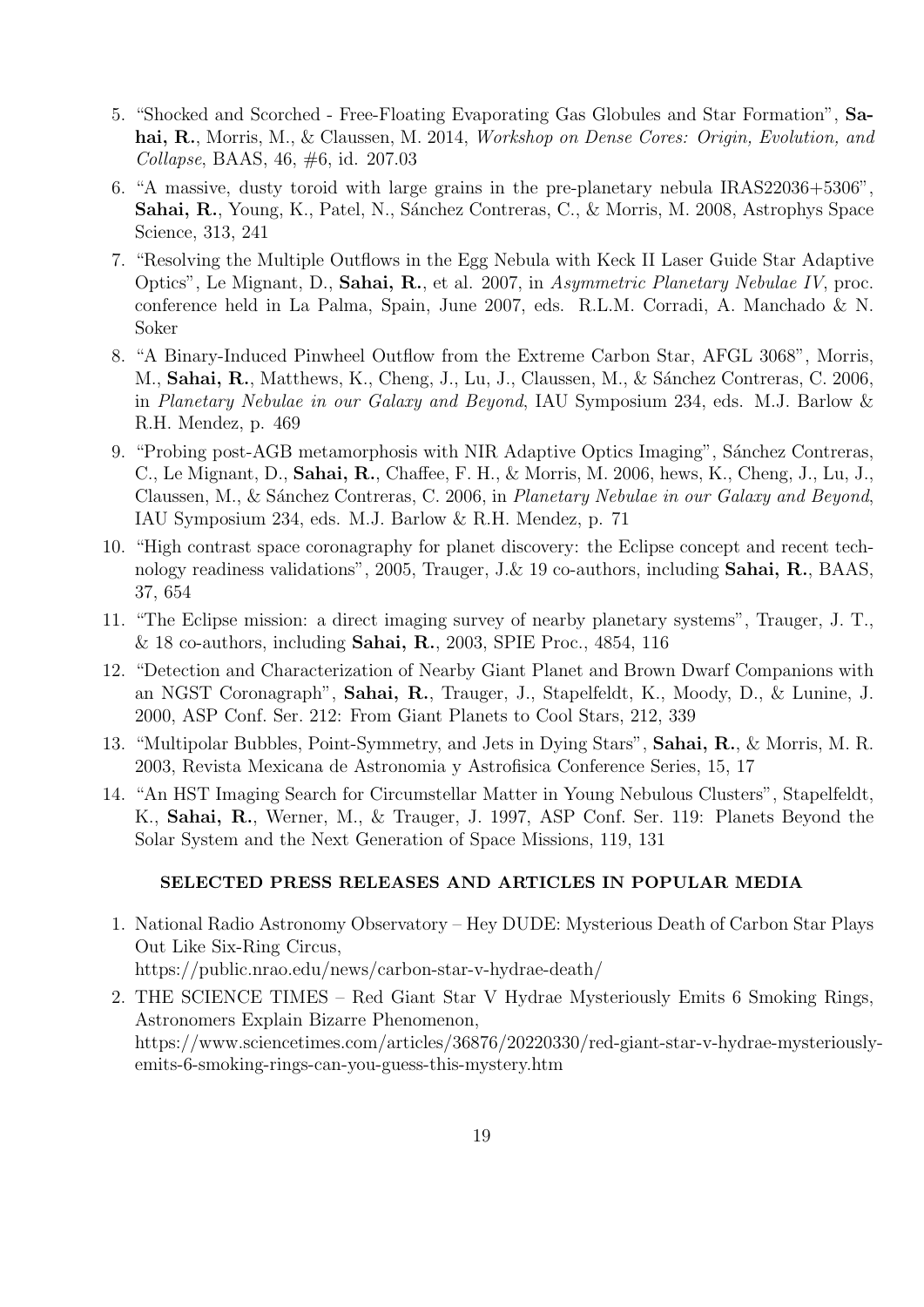- 3. National Radio Astronomy Observatory ALMA Returns to Boomerang Nebula: Companion Star Provides Chilling Power of "Coldest Object in the Universe", https://public.nrao.edu/news/2017-alma-boomerang/
- 4. National Geographic Channel Today, Feb 16, 2001 (TV show, producers Karen Gilmore & Tom Ritzenthaler)
- 5. "Touch the Universe: A NASA Braille Book of Astronomy", Noreen Grice, Joseph Henry Press, http://oposite.stsci.edu/pubinfo/pr/2002/28
- 6. "Science in images A compendium of the most beautiful (and coolest) science images on the Web" http://www.world-science.net/home/sci-images-frm.htm
- 7. "Hubble's Picture Perfect Planetaries", by Joshua Roth, 1996, Sky & Telescope, Vol 91, 12
- 8. "Death of a Star", by Jeffrey Winters, 1996, Discover, Vol 17, 126
- 9. "Planetary Nebulae: Understanding the Physical and Chemical Evolution of Dying Stars", by R. Weinberger & F. Kerber, 1997, SCIENCE, Vol 276, 1382
- 10. "A Modern View of Planetary Nebulae", by Sun Kwok, 1996 Sky & Telescope, Vol 92, 38
- 11. "Stellar Metamorphosis", by Sun Kwok, 1998 Sky & Telescope, Vol 96, 30
- 12. "Egg Nebula: Hubble finds searchlight beams and multiple arcs around a dying star" National Geographic – http://www.nationalgeographic.com/stars/chart/hhi06.html (1996 Jan 16) STScI New Release – http://hubblesite.org/newscenter/archive/releases/american astronomical society meeting /1996/03/layout/thumb/
- 13. MyCn18: An Hourglass Nebula National Geographic, cover Apr 1997 – http://www.nationalgeographic.com/ngm/9704/lastwits.html MSN News & Weather – http://news.uk.msn.com/the view from space.aspx?imageindex=4 Florida International Museum – http://www.floridamuseum.org/downloads images.html IMAX Tycho Brahe Planetarium – http://www.tycho.dk/article/print/1743 (2007 Feb 22) http://dsc.discovery.com/news/2007/02/22/ collidingstars spa zoom1.html?category=space&guid=20070222141500 (2002 Jun 15) http://antwrp.gsfc.nasa.gov/apod/ap020615.html (2002 Jun 15) http://www.apodcatala.com/0206/apod020615.htm (1996 Jan 18) http://zuserver2.star.ucl.ac.uk/∼apod/apod/ap960118.html
- 14. The Eye of an Hourglass Nebula (1996 Feb 9) http://zuserver2.star.ucl.ac.uk/∼apod/apod/ap960209.html
- 15. Cold Wind From The Boomerang Nebula (1997 Oct 15) http://antwrp.gsfc.nasa.gov/apod/ap971015.html (2003 Feb 20) http://zuserver2.star.ucl.ac.uk/∼apod/apod/ap030220.html (2003 Feb 20) http://www.apodcatala.com/0302/apod030220.htm  $(2003 \text{ Feb } 20) \text{ http://www.cidehom.com/apod.php?_date=030220$
- 16. "Winter's Coldest Places" by Sarah Ives, 2004 Jan 21) National Geographic News http://news.nationalgeographic.com/kids/2004/01/icehotel.html
- 17. "BOOMERANG NEBULA BOASTS THE COOLEST SPOT IN THE UNIVERSE" (1997 Jun 20 JPL News Release) http://www.jpl.nasa.gov/releases/97 coldspot.html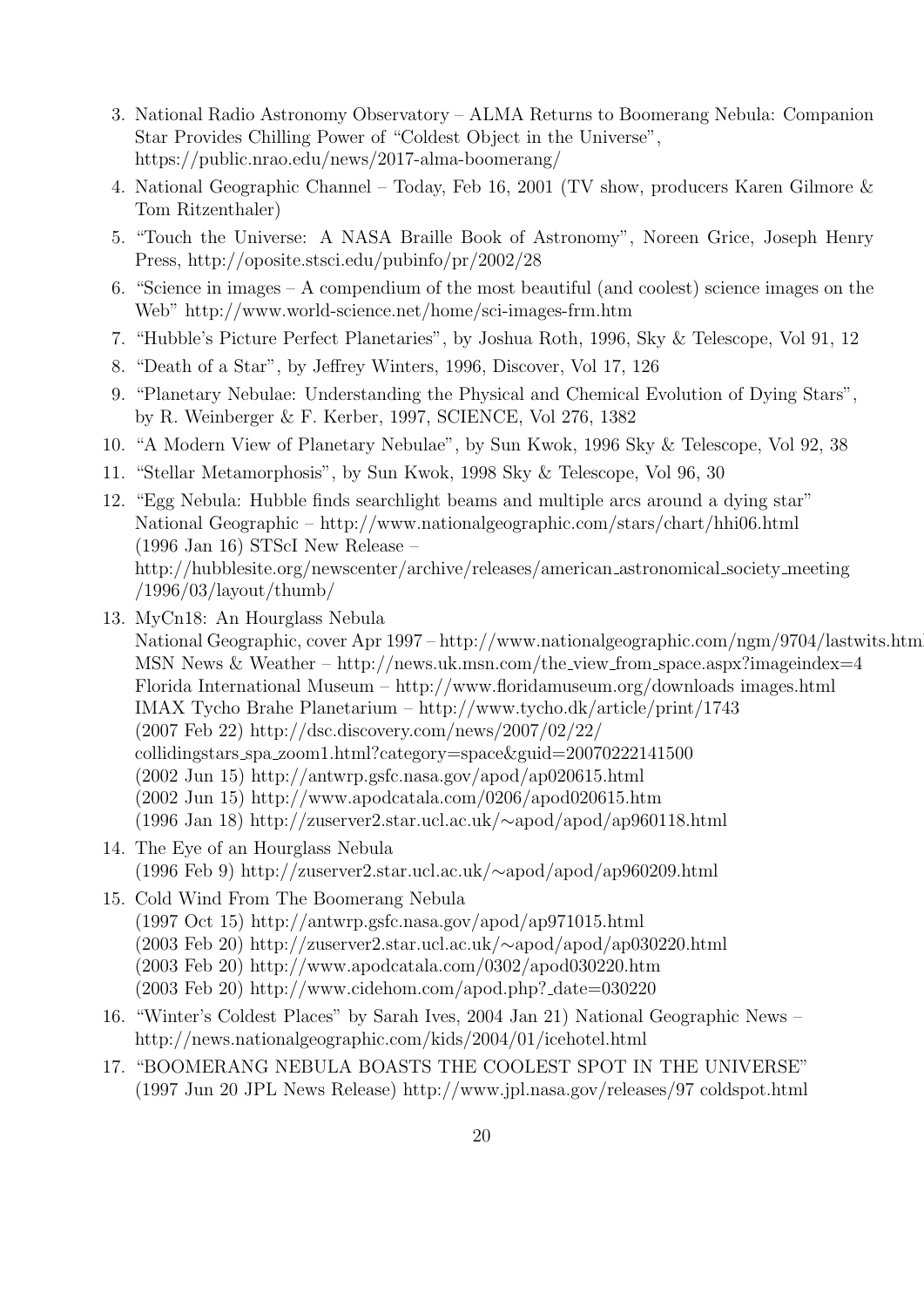- 18. "The Chilliest of Stars" by Malcolm W. Browne, (1997 Jun 24) The New York Times
- 19. "Brr! Hubble sees coldest spot in cosmos" by Richard Stenger (2003 Feb 21) CNN – http://www.cnn.com/2003/TECH/space/02/21/hubble.cold/index.html
- 20. "The Universe's Coolest of the Cool" (1997 Jun 16) Science – http://sciencenow.sciencemag.org/cgi/content/full/1997/616/1
- 21. "Rainbow Image of a Dusty Star" (2003 Apr 3) SpaceRef – http://www.spaceref.com/news/viewpr.html?pid=11152
- 22. IC 418: The Spirograph Nebula (2004 Oct 17) http://zuserver2.star.ucl.ac.uk/∼apod/apod/ap041017.html
- 23. Nebulous 'Spirograph' astounds Hubble astronomers, (2000 sep 11) CNN http://archives.cnn.com/2000/TECH/space/09/11/hubble.spirograph/index.html
- 24. Henize 3-401: An Elongated Planetary Nebula (2002 Jul 31 ) http://www.phys.ncku.edu.tw/∼astrolab/mirrors/apod e ap020731.html
- 25. The Ant planetary nebula (Menzel 3 or Mz 3) http://www.answers.com/topic/ant-nebula-arp-600pix-jpg
- 26. "Close-up of the Ant Nebula" by Kristin Leutwyler, 2001 Feb 01, Scientific American http://www.sciam.com/article.cfm?articleID=0005F735-9F8A-1C5A-B882809EC588ED9F
- 27. UK Postage stamp showing NGC 6751 and MZ3 http://heritage.stsci.edu/commonpages/logos/UK heritage stamps small.jpg
- 28. "The Extraordinary Deaths of Ordinary Stars", by B. Balick & A. Frank Scientific American, 2004, 51
- 29. "Scientists detect mysterious oddball star", (2000 Sep. 1) Houston Chronicle http://www.chron.com/content/interactive/space/astronomy/news/2000/ds/20000901.html
- 30. "Hubble shows mystery object in new light" by Richard Stenger (2000 Aug 31) http://archives.cnn.com/2000/TECH/space/08/31/hubble.release index.html
- 31. "He 2-90's Appearance Deceives Astronomers" (2000 Aug 31) STScI New Release – http://hubblesite.org/newscenter/archive/releases/2000/24
- 32. "NGC 3132 : un linceul stellaire" http://jmm45.free.fr/etoiles/hubble/girdle/girdle.ht
- 33. "Diving the Source of the Water Fountain Nebula" (2005 Jan 13) SpaceRef.com – http://www.spaceref.com/news/viewpr.html?pid=15905
- 34. "Final Death Throes of Nearby Star Witnessed First-Hand" (2003 Nov 21 JPL News Release) http://www.jpl.nasa.gov/releases/2003/154.cfm SpaceRef.com – http://www.spaceref.com/news/viewpr.html?pid=13100
- 35. "Theatre in the Rectangle" (2003 May 27) JPL News Release http://www.jpl.nasa.gov/news/news.cfm?release=2003/-076
- 36. "Hubble Hatches Image of Rotten Egg Nebula Shocks" (2001 Aug 24 JPL News Release) http://www.jpl.nasa.gov/releases/2001/release 2001 179.html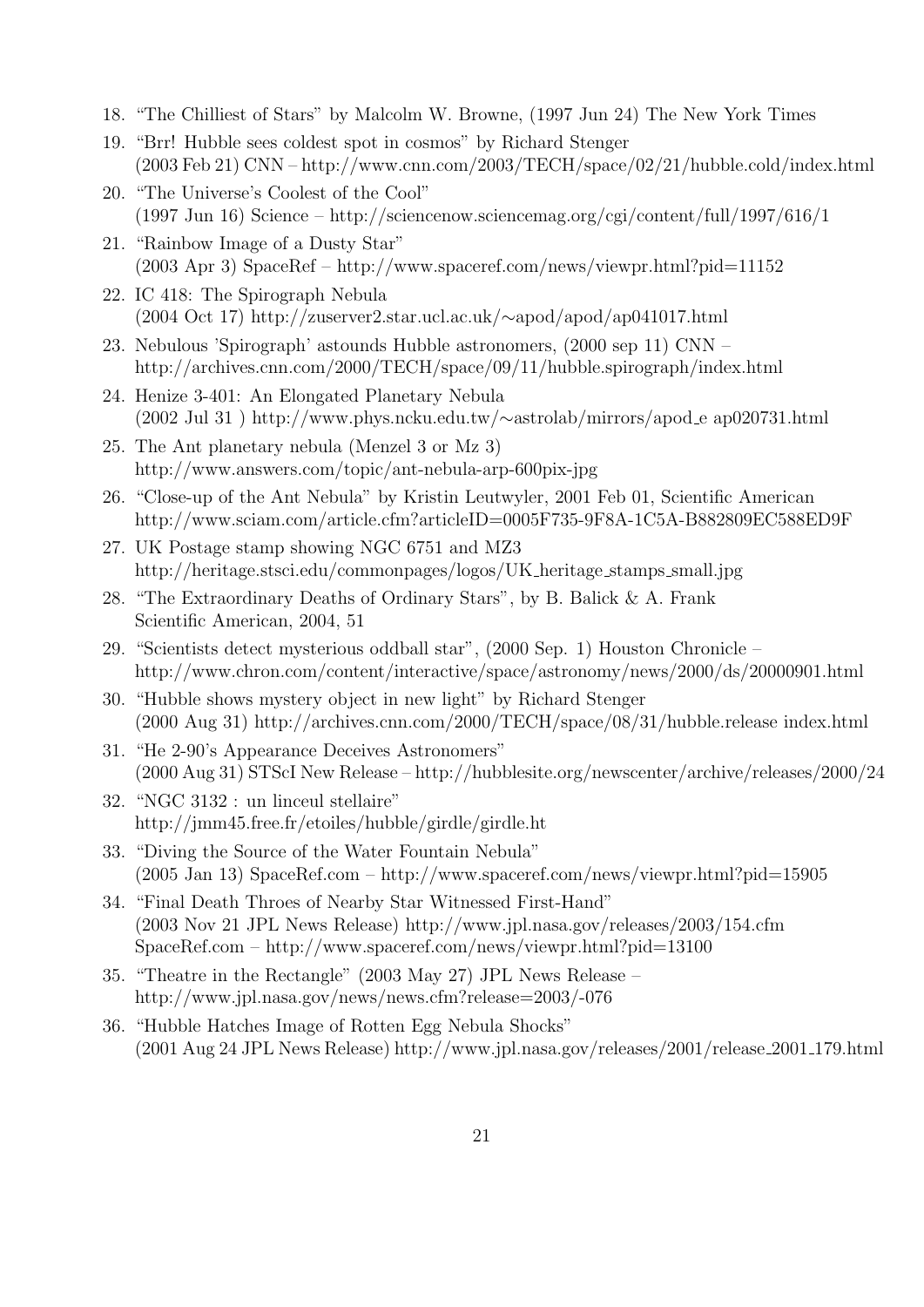- 37. "New Hubble Images of Dazzling Nebula, Baby Sister Stump Astronomers" by Maia Weinstock (2000 Sep 07) Space.com – http://www.space.com/scienceastronomy/astronomy/hubble jewels 000907.html
- 38. "PIA04277: Hubble's View of a Dying Star" Planetary Photojournal – http://photojournal.jpl.nasa.gov/catalog/PIA04277
- 39. "Divining the Source Of the Water-Fountain Nebula" News Article  $(2005 \text{ Jan } 13) \text{ http://www.addaptive optics.org/News_0105_2.html})$
- 40. "Runaway stars go ballistic: Hubble images reveal 14 young stars plowing through dense interstellar gas" (2009, Jan. 7) MSNBC Technology and Science – http://www.msnbc.msn.com/id/28542661/
- 41. "Runaway Stars Go Ballistic" (2009, Jan. 7) http://www.space.com/scienceastronomy/090107-aas-ballistic-stars.html
- 42. " Runaway stars carve eerie cosmic sculptures" (2009, Jan. 7) NewScientist Space – http://www.newscientist.com/article/dn16373-runawaystars-carve-eerie-cosmic-sculptures.html
- 43. "Renegade" Stars Tearing Across Universe, Hubble Shows" (2009, Jan. 8) National Geographic News – http://news.nationalgeographic.com/news/2009/01/090108-renegade-stars.html
- 44. "Renegade stars speed through interstellar space" (2009, Jan. 10) Los Angeles Times (Science) – http://www.latimes.com/news/science/la-nastars10-2009jan10,0,3244557.story
- 45. "ALMA REVEALS GHOSTLY SHAPE OF COLDEST PLACE IN THE UNIVERSE" (2013, Oct. 24) National Radio Astronomy Observatory – https://public.nrao.edu/news/pressreleases/alma-reveals-coldest-place-in-the-universe/, (2013, Oct. 25) NASA – http://www.nasa.gov/centers/jpl/news/alma20131025.html#.Uzicm5ZHe4N
- 46. "Hubble Detects Giant 'Cannonballs' Shooting from Star" (2016, Oct. 6) HST/STScI https://www.nasa.gov/feature/goddard/2016/hubble-detects-giant-cannonballs-shooting-fromstar

(2016, Oct. 6) JPL – https://www.jpl.nasa.gov/news/news.php?feature=6639  $(2016, \text{Oct. } 9)$  EarthSky – http://earthsky.org/space/giant-cannonballs-shooting-from-star

# SELECTED PRESS RELEASES AT AMERICAN ASTRONOMICAL SOCIETY MEETINGS

- 1. "Ballistic Stellar Interlopers producing Bow-Shocks in the Interstellar Medium", Sahai, R., Claussen, M., Morris, M., & Ainsworth, R. 2009 Jan 7, 213th AAS Meeting
- 2. "Probing Collimated Jets and Dusty Waists in Dying Stars with Keck LGSAO", R. Sahai et al., 2006 Jan 10, 207th AAS Meeting
- 3. "Sowing the Seeds of Asymmetry in Dying Star Ejecta: New Results from HST Imaging Surveys", R. Sahai, M. Morris, C. Sánchez Contreras & M. Claussen, 2004 Jan 5, 203rd AAS Meeting